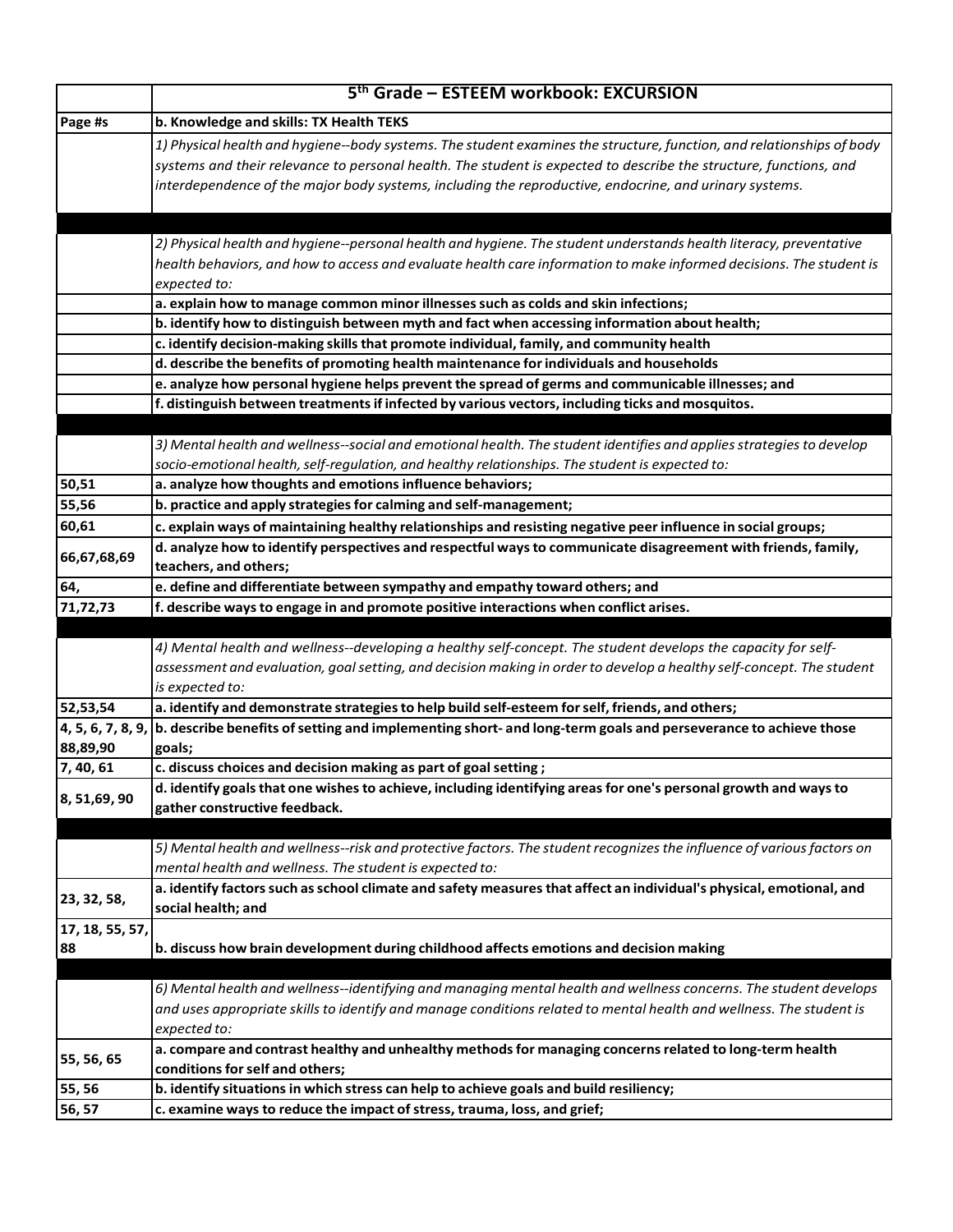|                | d. define eating disorders and disordered eating patterns as mental health concerns and the importance of seeking<br>help from a parent or another trusted adult for self or others if these patterns are observed;                                                                                          |
|----------------|--------------------------------------------------------------------------------------------------------------------------------------------------------------------------------------------------------------------------------------------------------------------------------------------------------------|
| 57             | e. describe situations that call for professional mental health services; and                                                                                                                                                                                                                                |
| 57, 58, 62, 94 | f. discuss healthy alternatives to harming oneself, others, or property and the importance of telling a parent or<br>another trusted adult when someone is struggling to manage overwhelming emotions or lacks support.                                                                                      |
|                | 7) Healthy eating and physical activity--food and beverage daily recommendations. The student analyzes and applies<br>healthy eating strategies for enhancing and maintaining personal health throughout the lifespan. The student is<br>expected to:                                                        |
|                | a. identify foods that are sources of one or more of the six major nutrients                                                                                                                                                                                                                                 |
|                | b. examine food labels and menus for nutritional content, calories, and serving sizes;                                                                                                                                                                                                                       |
|                | c. identify the amount of sugar in common beverages and snacks and the daily recommended allowance for added<br>sugar; and                                                                                                                                                                                   |
|                | d. identify caffeine content of common beverages and health concerns associated with excess caffeine<br>consumption.                                                                                                                                                                                         |
|                | 8) Healthy eating and physical activity--physical activity. The student identifies, analyzes, and applies strategies for<br>enhancing and maintaining optimal personal physical fitness throughout the lifespan. The student is expected to<br>explain the physical, mental, and social benefits of fitness. |
|                |                                                                                                                                                                                                                                                                                                              |
|                | 9) Healthy eating and physical activity--nutrition and physical activity literacy. The student obtains, processes, and                                                                                                                                                                                       |
|                | understands basic physical activity and nutrition information needed to make health-promoting decisions. The student                                                                                                                                                                                         |
|                | is expected to:                                                                                                                                                                                                                                                                                              |
|                | a. describe the importance of goal setting and set a goal for achieving appropriate levels of physical activity; and                                                                                                                                                                                         |
|                | b. research and evaluate health products and information about physical activity and nutritional choices.                                                                                                                                                                                                    |
|                | 10) Healthy eating and physical activity--risk and protective factors. The student analyzes and applies risk and<br>protective factors related to healthy eating and physical activity. The student is expected to:                                                                                          |
|                | a. describe the connection between dietary choices and the prevention of obesity, heart disease, and diabetes; and                                                                                                                                                                                           |
|                | b. identify attitudes and behaviors that can reduce the likelihood of developing chronic conditions such as obesity,<br>heart disease, or diabetes.                                                                                                                                                          |
|                | 11) Injury and violence prevention and safety--safety skills and unintentional injury. The student identifies and<br>demonstrates safety and first aid knowledge to prevent and treat injuries. The student is expected to analyze<br>strategies for preventing and responding to injuries.                  |
|                |                                                                                                                                                                                                                                                                                                              |
|                | 12) Injury and violence prevention and safety--healthy home, school, and community climate. The student                                                                                                                                                                                                      |
|                | understands that individual actions and awareness can impact safety, community, and environment. The student is<br>expected to:                                                                                                                                                                              |
| 13,14,79       | a. explain strategies for avoiding violence, gangs, and weapons [, and drugs] and define human trafficking;                                                                                                                                                                                                  |
| 85             | b. examine characteristics of gang behavior;                                                                                                                                                                                                                                                                 |
| 11, 12, 35, 37 | c. identify safety procedures that can be used in various situations, including violence in the home, school, and<br>community;                                                                                                                                                                              |
| 37, 58, 80, 85 | d. create a personal safety plan                                                                                                                                                                                                                                                                             |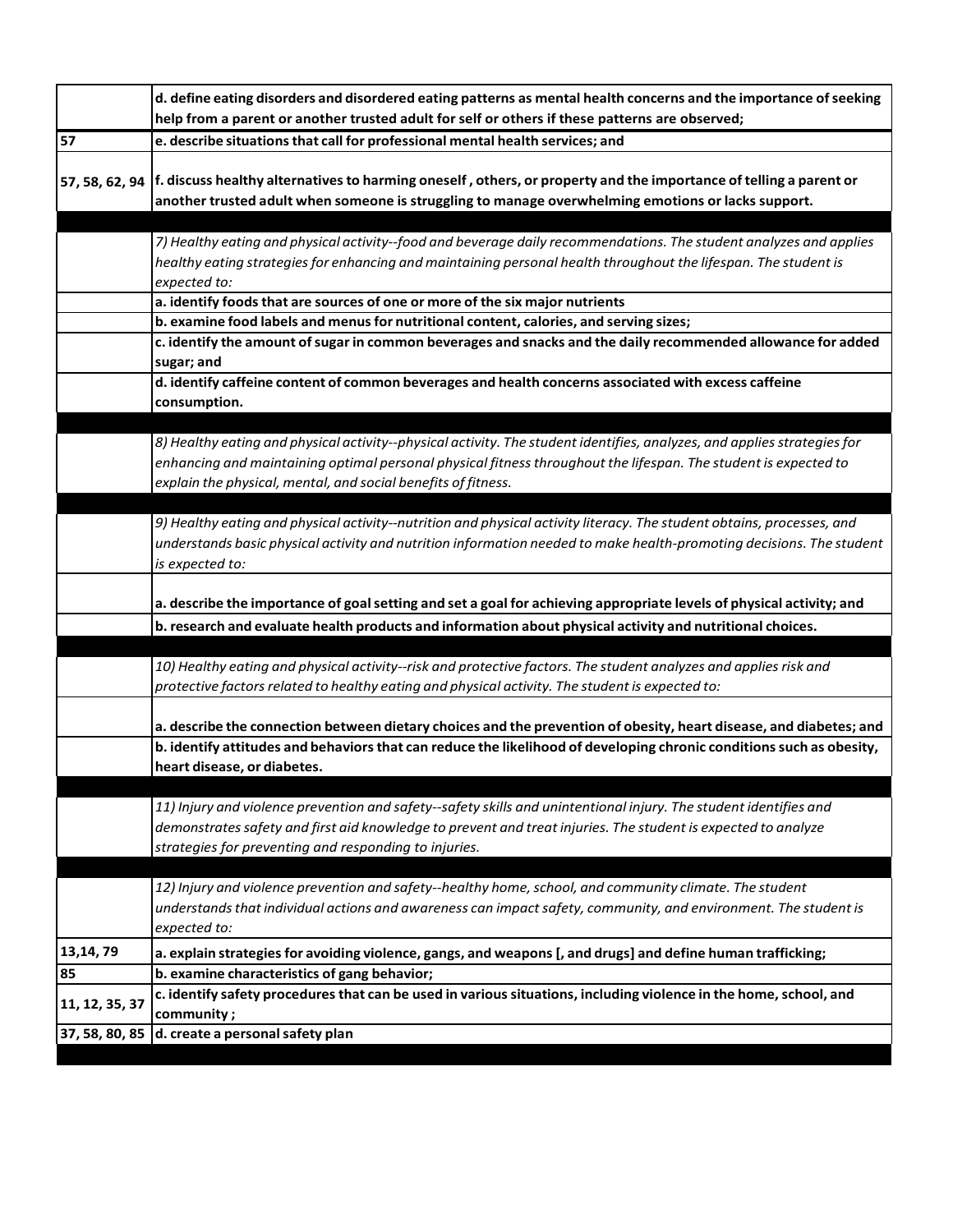|                           | 13) Injury and violence prevention and safety--digital citizenship and media. The student understands how to be a<br>safe and responsible citizen in digital and online environments. The student is expected to:                                                                                           |
|---------------------------|-------------------------------------------------------------------------------------------------------------------------------------------------------------------------------------------------------------------------------------------------------------------------------------------------------------|
|                           |                                                                                                                                                                                                                                                                                                             |
| 15                        | 11, 12, 13, 14, a. distinguish between appropriate and inappropriate boundaries for digital and online communication and<br>research;                                                                                                                                                                       |
| 11, 12                    | b. explain the benefits of identity protection in digital and online environments; and                                                                                                                                                                                                                      |
| 11, 12, 14, 59            | c. analyze the consequences of cyberbullying and inappropriate digital and online communication in relation to<br>home, school, and community environments.                                                                                                                                                 |
|                           |                                                                                                                                                                                                                                                                                                             |
|                           | 14) Injury and violence prevention and safety--interpersonal violence. The student understands the impact of<br>interpersonal violence and the importance of seeking guidance and help to maintain personal safety. The student is<br>expected to:                                                          |
| 36, 37, 80                | a. identify methods available to report bullying;                                                                                                                                                                                                                                                           |
| 12, 14, 59                | b. identify ways to advocate for self and others to prevent bullying and cyberbullying behavior; and                                                                                                                                                                                                        |
| 36, 80, 85, 91            | c. explain the impact of abuse and neglect and the importance of reporting abuse and neglect.                                                                                                                                                                                                               |
|                           | 15) Alcohol, tobacco, and other drugs--use, misuse, and physiological effects. The student understands the difference<br>between the use and misuse of different substances and how the use and misuse of substances impacts health. The<br>student is expected to:                                         |
| 42, 43, 44, 45,<br>46, 47 | a. explain the reasons to avoid the misuse of over-the-counter and prescription drugs                                                                                                                                                                                                                       |
| 46                        | b. identify and explain the importance of each component of prescription and over-the-counter drug labels; and                                                                                                                                                                                              |
| 42,43, 45, 46             | c. describe the physiological effects of alcohol, vaping products, tobacco, other drugs, and dangerous substances.                                                                                                                                                                                          |
|                           | 16) Alcohol, tobacco, and other drugs--short- and long-term impacts. The student identifies and analyzes the short-<br>and long-term impacts of use and misuse of alcohol; tobacco; drugs, including prescription drugs; and other<br>substances. The student is expected to:                               |
| 42, 43, 44, 45,<br>46     | a. analyze the short- and long-term harmful effects of alcohol, tobacco, other drugs, and dangerous substances<br>such as inhalants and household products on the functions of the body systems and mental and social health; and                                                                           |
| 41, 42, 43, 44,<br>45, 46 | b. describe the legal consequences of the illegal use of alcohol, tobacco, other drugs, and dangerous substances.                                                                                                                                                                                           |
|                           | 17) Alcohol, tobacco, and other drugs--treatment. The student understands how to seek emergency help for self and<br>others in poisoning and overdose situations. The student is expected to describe the signs of poisoning or overdose<br>and identify how to respond, including who to contact for help. |
|                           |                                                                                                                                                                                                                                                                                                             |
|                           | 18) Alcohol, tobacco, and other drugs--risk and protective factors. The student understands how various factors can<br>influence decisions regarding substance use and the resources available for help. The student is expected to:                                                                        |
| 40, 45, 47                |                                                                                                                                                                                                                                                                                                             |
| 48                        | a. analyze how positive peer influence can be used to help a person decide not to use alcohol or drugs; and<br>b. describe the importance of seeking help and reporting unsafe situations related to alcohol, tobacco, and other<br>drugs.                                                                  |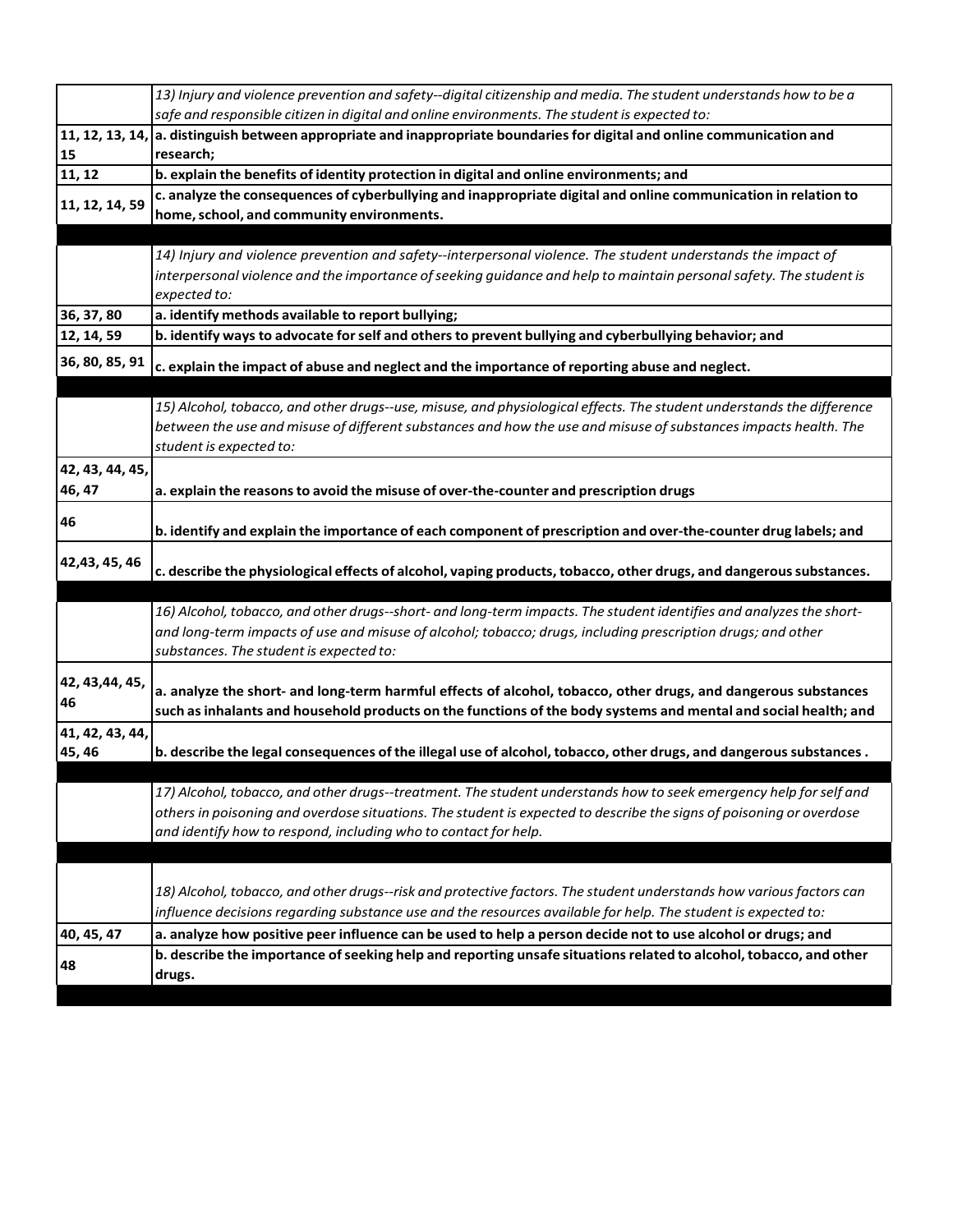|                 | 19) Alcohol, tobacco, and other drugs--prevention. The student demonstrates refusal skills to avoid substance use and              |
|-----------------|------------------------------------------------------------------------------------------------------------------------------------|
|                 | misuse. The student is expected to:                                                                                                |
|                 | 60, 61, 62, 65, a. assess how being assertive, using refusal skills, and evaluating peer influence can affect decision making and  |
| 70              | problem solving;                                                                                                                   |
|                 | b. identify a variety of scenarios and the different types of refusal skills that can be used to avoid the use of                  |
| 40, 45          | alcohol, tobacco, and other drugs; and                                                                                             |
| 48, 56, 60      | c. identify and describe healthy alternative activities to the use of drugs and other substances.                                  |
|                 |                                                                                                                                    |
|                 | 20) Reproductive and sexual health--healthy relationships. The student understands the characteristics of healthy                  |
|                 | romantic relationships. The student is expected to:                                                                                |
|                 | 25, 28, 84, 92, a. identify characteristics of healthy dating/romantic relationships and marriage, including sharing, kindness,    |
| 93              | honesty, respect, trust, patience, communication, and compatibility.                                                               |
|                 |                                                                                                                                    |
|                 |                                                                                                                                    |
|                 | 21) Reproductive and sexual health--personal safety, limits, and boundaries. The student understands how to set and                |
|                 | respect personal boundaries to reduce the risk of sexual abuse and harassment. The student is expected to:                         |
| 23, 34, 36, 37, |                                                                                                                                    |
| 38,85           | a. define sexual harassment, sexual abuse, sexual assault, and sex trafficking                                                     |
|                 | b. identify ways of reporting suspected sexual abuse involving self or others such as telling a parent or another                  |
| 23, 32, 85      | trusted adult;                                                                                                                     |
|                 | c. identify refusal skills such as saying "no" to any unwanted touch that violates personal boundaries in                          |
| 35, 36          | relationships; and                                                                                                                 |
|                 | 23, 33, 60, 61, d. discuss and explain the importance of making decisions regarding setting personal boundaries and respecting the |
| 90              | boundaries of others                                                                                                               |
|                 |                                                                                                                                    |
|                 |                                                                                                                                    |
|                 | 22) Reproductive and sexual health--anatomy, puberty, reproduction, and pregnancy. The student identifies the                      |
|                 | processes of adolescent development, fertilization, and healthy fetal development. The student is expected to:                     |
|                 | a. explain the physical, social, and emotional changes that occur in males and females during puberty and                          |
| 17, 18, 19, 20  | adolescent development;                                                                                                            |
| 21              | b. describe the process of the menstrual cycle;                                                                                    |
|                 | c. identify and describe the role of hormones in the growth and development of secondary sex characteristics such                  |
| 19, 20          | as body hair growth and voice change in males                                                                                      |
| 19, 20, 25, 26, | d. define the processes of fertilization and reproduction                                                                          |
| 22              | e. identify significant milestones of fetal development                                                                            |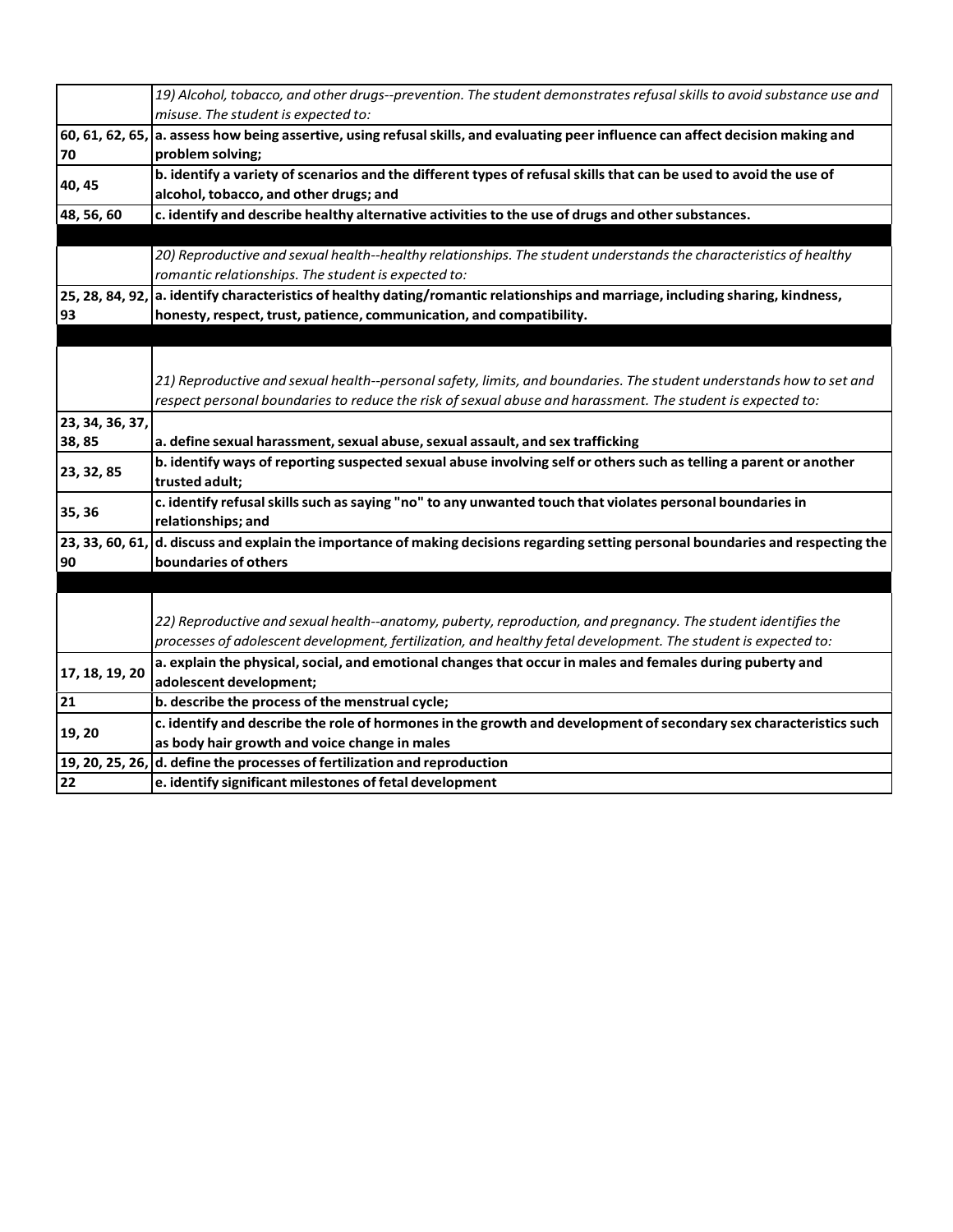|                       | 6th Grade - ESTEEM workbook: ENVISION                                                                                                                                                                                                                  |
|-----------------------|--------------------------------------------------------------------------------------------------------------------------------------------------------------------------------------------------------------------------------------------------------|
| Page #s               | b Knowledge and Skills - HEALTH TEKS                                                                                                                                                                                                                   |
|                       | 1) Physical health and hygiene--body systems. The student examines the structure, function, and relationships of body                                                                                                                                  |
|                       | systems and their relevance to personal health. The student is expected to explain how to maintain the healthy status of                                                                                                                               |
|                       | body systems.                                                                                                                                                                                                                                          |
|                       |                                                                                                                                                                                                                                                        |
|                       |                                                                                                                                                                                                                                                        |
|                       | 2) Physical health and hygiene--personal health and hygiene. The student understands health literacy, preventative health<br>behaviors, and how to access and evaluate health care information to make informed decisions. The student is expected to: |
|                       | a. compare immediate and long-term effects of personal health care choices such as personal and dental hygiene;                                                                                                                                        |
|                       | b. develop criteria for evaluating the validity of health information and sources                                                                                                                                                                      |
|                       | c. describe ways to demonstrate decision-making skills based on health information                                                                                                                                                                     |
|                       | d. identify current health-related issues and recommendations or guidelines                                                                                                                                                                            |
|                       | e. explain the role of preventive health measures, immunizations, and treatment such as wellness exams and dental                                                                                                                                      |
|                       | check-ups in disease prevention;                                                                                                                                                                                                                       |
|                       | f. describe actions that should be taken when illness occurs, including asthma, diabetes, and epilepsy; and                                                                                                                                            |
|                       | g. describe and recognize the signs, symptoms, and treatments of vector-borne illnesses such as Lyme disease or West<br><b>Nile Virus</b>                                                                                                              |
|                       |                                                                                                                                                                                                                                                        |
|                       | 3) Mental health and wellness--social and emotional health. The student identifies and applies strategies to develop socio-                                                                                                                            |
|                       | emotional health, self-regulation, and healthy relationships. The student is expected to:                                                                                                                                                              |
| 54, 61, 62, 63,<br>65 | a. demonstrate healthy methods for communicating emotions in a variety of scenarios                                                                                                                                                                    |
| 67, 68, 70            | b. assess and demonstrate healthy ways of responding to conflict                                                                                                                                                                                       |
| 66, 74, 76, 78,       |                                                                                                                                                                                                                                                        |
| 79                    | c. differentiate between positive and negative peer influence;                                                                                                                                                                                         |
| 61, 62, 63            | d. describe methods for communicating important issues with and understanding perspectives of parents and peers                                                                                                                                        |
| 64,68                 | e. discuss and demonstrate how to listen and respect others' feelings and perspectives in a variety of scenarios; and                                                                                                                                  |
| 65, 68, 71, 72        | f. identify strategies for using non-violent conflict resolution skills                                                                                                                                                                                |
|                       |                                                                                                                                                                                                                                                        |
|                       | 4) Mental health and wellness--developing a healthy self-concept. The student develops the capacity for self-assessment                                                                                                                                |
|                       | and evaluation, goal setting, and decision making in order to develop a healthy self-concept. The student is expected to:                                                                                                                              |
| 18, 24, 77, 78,       |                                                                                                                                                                                                                                                        |
| 79, 81, 83            | a. identify how physical and social changes impact self-esteem                                                                                                                                                                                         |
| 4, 5, 6, 7, 8,        |                                                                                                                                                                                                                                                        |
| 89,90                 | b. identify possible health benefits of setting and implementing long-term personal goals;                                                                                                                                                             |
| 5, 6, 7, 8, 25,       |                                                                                                                                                                                                                                                        |
| 29, 33, 35, 36,       | c. create and discuss personal life goals that one wishes to achieve and consider the financial impact of graduating from                                                                                                                              |
| 88                    | high school, having a full-time job, and waiting until marriage if one plans to have children; and                                                                                                                                                     |
| 34, 40, 50, 52,       |                                                                                                                                                                                                                                                        |
| 70                    | d. explain the steps in the decision-making process and the importance of following the steps.                                                                                                                                                         |
|                       | 5) Mental health and wellness--risk and protective factors. The student recognizes the influence of various factors on                                                                                                                                 |
|                       | mental health and wellness. The student is expected to:                                                                                                                                                                                                |
| 10, 29, 30            | a. identify and discuss how adolescent brain development influences emotions, decision making, and logic; and                                                                                                                                          |
| 4, 48, 77, 78,        | b. relate physical environmental factors such as school climate and availability of resources to individual, family, and                                                                                                                               |
| 84,85                 | community health.                                                                                                                                                                                                                                      |
|                       |                                                                                                                                                                                                                                                        |
|                       |                                                                                                                                                                                                                                                        |
|                       | 6) Mental health and wellness--identifying and managing mental health and wellness concerns. The student develops and                                                                                                                                  |
|                       | uses appropriate skills to identify and manage conditions related to mental health and wellness. The student is expected to:                                                                                                                           |
| 54, 56, 60            | a. examine the outcomes of healthy and unhealthy methods for managing challenges related to long-term health<br>conditions of self and others;                                                                                                         |
|                       |                                                                                                                                                                                                                                                        |
| 62, 63, 64            | b. identify and describe lifetime strategies for managing [coping with] conditions that impact learning such as attention-                                                                                                                             |
|                       | deficit disorder (ADD), attention-deficit/hyperactivity disorder (ADHD), dyslexia, dysgraphia, and sensory issues;                                                                                                                                     |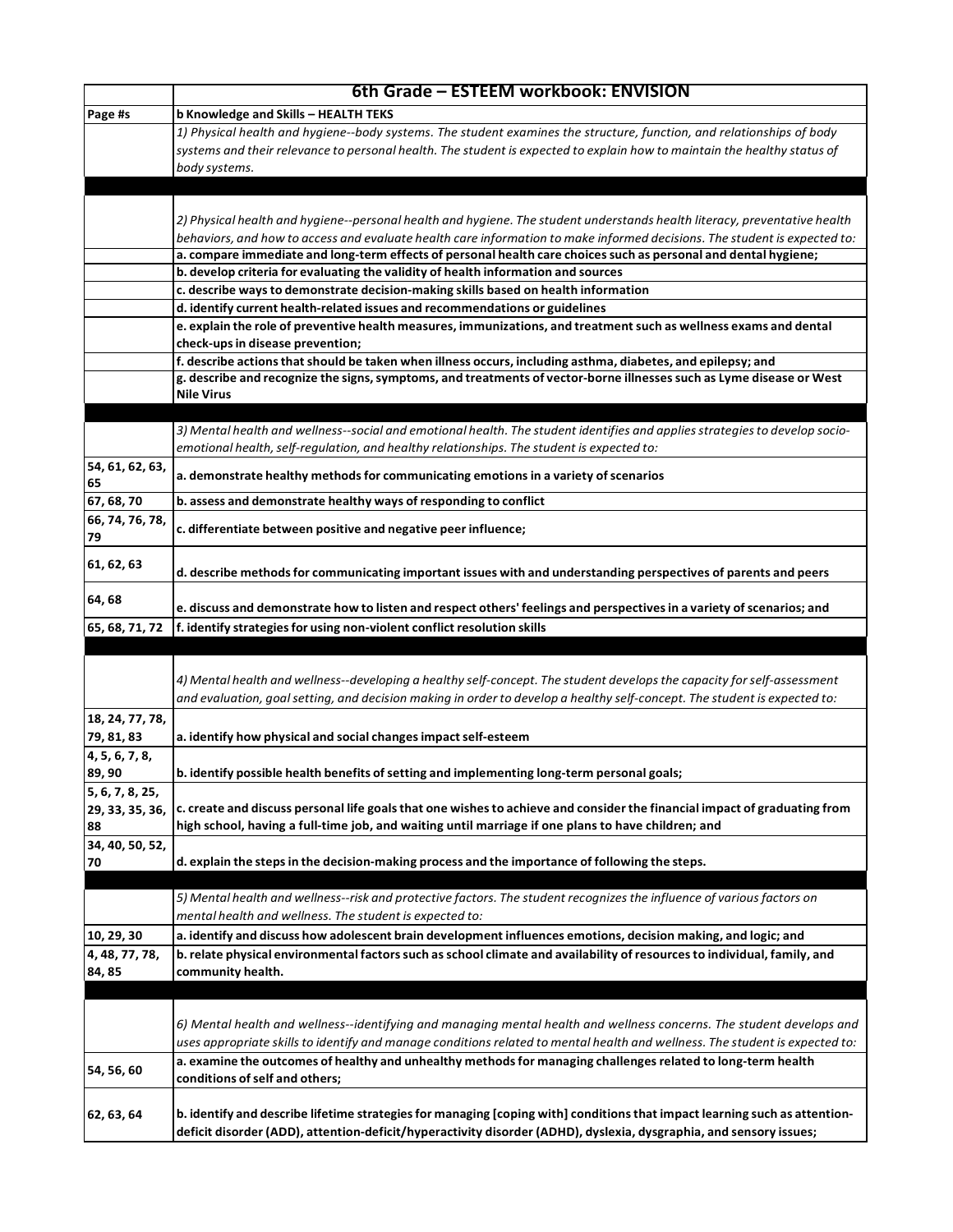| 16, 24, 52, 53 | c. identify how to respond positively to develop resiliency                                                                                         |
|----------------|-----------------------------------------------------------------------------------------------------------------------------------------------------|
|                |                                                                                                                                                     |
| 25, 54, 55     | d. describe healthy and unhealthy self-management strategies for stress, anxiety, depression, trauma, loss, and grief;                              |
|                | e. identify causes and effects associated with disordered eating and eating disorders such as bulimia, anorexia, and binge                          |
| 11,55          | eating disorder and the importance of seeking help from a parent or another trusted adult for oneself or others related                             |
|                | to disordered eating;                                                                                                                               |
|                |                                                                                                                                                     |
| 54, 55, 56     | f. discuss the suicide risk and suicide protective factors identified by the Centers for Disease Control and Prevention                             |
|                | (CDC) and the importance of telling a parent or another trusted adult if one observes the warning signs in self or others;                          |
|                | g. explain the role of a healthy self-concept in avoiding self-harming behaviors that can occur when someone is struggling                          |
| 40, 45, 55, 60 | to manage overwhelming emotions; and                                                                                                                |
| 37,55          | h. identify suicide prevention resources such as the National Suicide Prevention Hotline.                                                           |
|                |                                                                                                                                                     |
|                | 7) Healthy eating and physical activity--food and beverage daily recommendations. The student analyzes and applies                                  |
|                | healthy eating strategies for enhancing and maintaining personal health throughout the lifespan. The student is expected                            |
|                | to:                                                                                                                                                 |
|                | a. define micronutrients, including calcium and iron, and their recommended daily allowances;                                                       |
|                |                                                                                                                                                     |
|                | b. compare and contrast common food labels and menus for nutritional content and calories<br>c. describe healthy and unhealthy dietary practices    |
|                |                                                                                                                                                     |
|                | d. explain the importance of a realistic personal dietary plan; and                                                                                 |
|                | e. evaluate the importance of choosing lower sodium alternatives to foods that have high levels of sodium such as salty                             |
|                | snacks and canned vegetables.                                                                                                                       |
|                |                                                                                                                                                     |
|                | 8) Healthy eating and physical activity--physical activity. The student identifies, analyzes, and applies strategies for                            |
|                |                                                                                                                                                     |
|                | enhancing and maintaining optimal personal physical fitness throughout the lifespan. The student is expected to:                                    |
|                | a. identify the CDC guidelines for daily physical activity throughout the lifespan; and                                                             |
|                | b. analyze the benefits of regular physical activity on mental, physical, and social health                                                         |
|                |                                                                                                                                                     |
|                | 9) Healthy eating and physical activity--nutrition and physical activity literacy. The student obtains, processes, and                              |
|                | understands basic physical activity and nutrition information needed to make health-promoting decisions. The student is                             |
|                | expected to:                                                                                                                                        |
|                | a. make a variety of healthy personal food choices and develop short- and long-term goals to achieve appropriate levels                             |
|                | of physical activity and improve personal physical fitness levels; and                                                                              |
|                | b. explain the role of media and technology in influencing individual and community health related to physical activity<br>and nutritional choices. |
|                |                                                                                                                                                     |
|                | 10) Healthy eating and physical activity--risk and protective factors. The student analyzes and applies risk and protective                         |
|                | factors related to healthy eating and physical activity. The student is expected to:                                                                |
|                | a. analyze the impact of moderate physical activity and dietary choices on the prevention of obesity, heart disease, and                            |
|                | diabetes;                                                                                                                                           |
|                | b. identify strategies to adopt healthy behaviors to reduce the likelihood of developing chronic conditions such as                                 |
|                | obesity, heart disease, or diabetes;                                                                                                                |
|                | c. analyze internal and external factors that influence healthy eating and physical activity behaviors; and                                         |
|                | d. discuss the nutritional differences between preparing and serving fresh or minimally processed foods and                                         |
|                | commercially prepared or highly processed foods.                                                                                                    |
|                |                                                                                                                                                     |
|                | 11) Injury and violence prevention and safety--safety skills and unintentional injury. The student identifies and                                   |
|                | demonstrates safety and first aid knowledge to prevent and treat injuries. The student is expected to describe basic first-aid                      |
|                | procedures.                                                                                                                                         |
|                |                                                                                                                                                     |
|                |                                                                                                                                                     |
|                | 12) Injury and violence prevention and safety--healthy home, school, and community climate. The student understands that                            |
|                | individual actions and awareness can impact safety, community, and environment. The student is expected to:                                         |
| 38, 43, 57     | a. discuss and demonstrate strategies for avoiding violence, gangs, weapons, and human trafficking;                                                 |
|                | b. define safe haven and identify dedicated safe haven locations in the community                                                                   |
|                | c. describe the dangers associated with a variety of weapons                                                                                        |
|                | d. explain the importance of complying with rules prohibiting possession of weapons                                                                 |
| 15, 50, 56     | e. create a personal safety plan                                                                                                                    |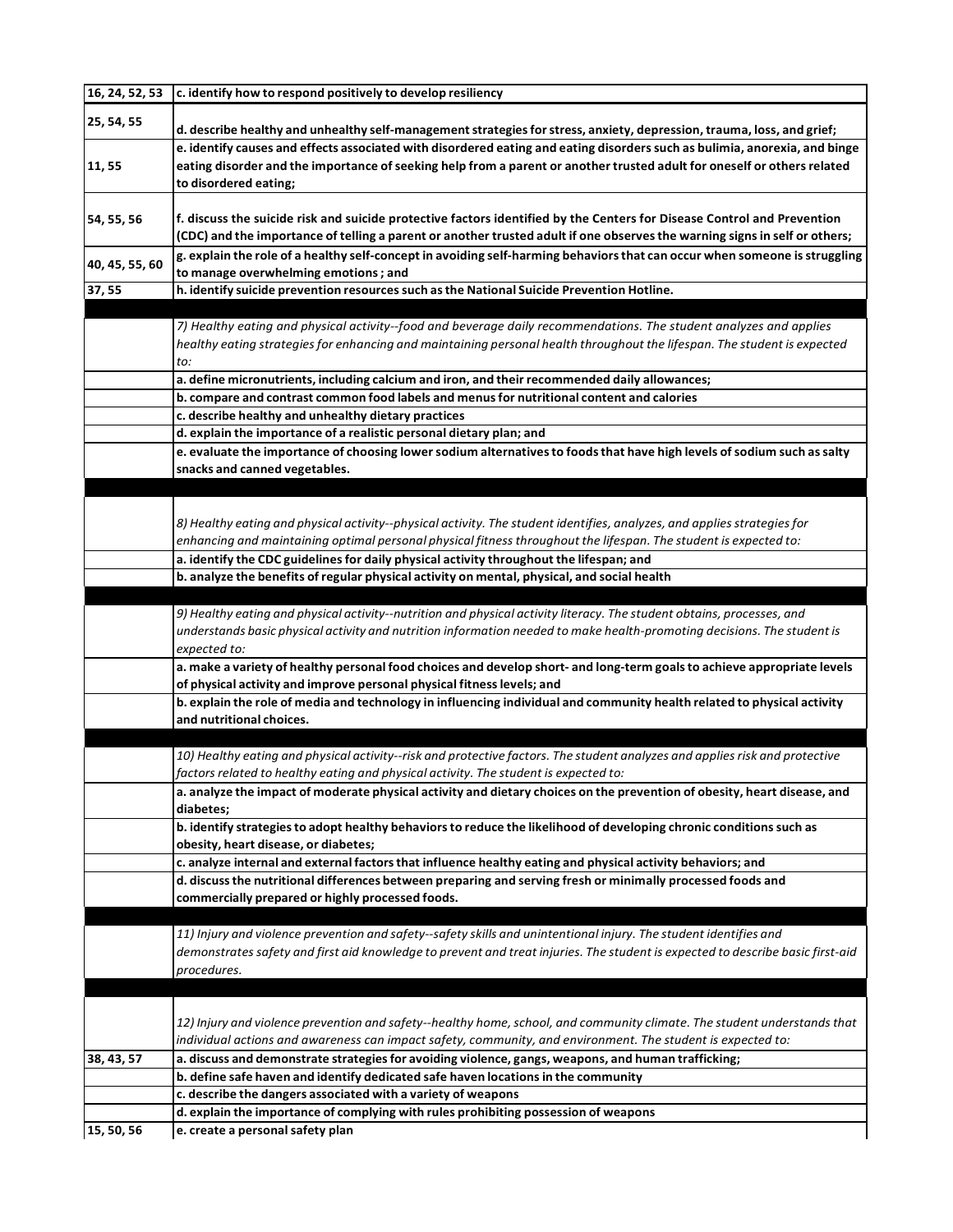|                 | 13) Injury and violence prevention and safety--digital citizenship and media. The student understands how to be a safe and  |
|-----------------|-----------------------------------------------------------------------------------------------------------------------------|
|                 | responsible citizen in digital and online environments. The student is expected to:                                         |
| 10, 11, 12, 13, |                                                                                                                             |
| 14              | a. discuss appropriate personal digital and online communication boundaries                                                 |
|                 | b. develop strategies to resist inappropriate digital and online communication such as social media posts, sending and      |
| 13, 14          | receiving photos, sexting, and pornography;                                                                                 |
|                 | c. discuss and analyze consequences resulting from inappropriate digital and online communication such as social media      |
| 13, 14, 37      |                                                                                                                             |
|                 | posts, sending and receiving photos, sexting, and pornography                                                               |
| 13, 14          | d. discuss strategies and techniques for identity protection in digital and online environments;                            |
| 13, 14          | e. identify how technology is used to recruit or manipulate potential victims of sex trafficking; and                       |
| 37, 38, 57      |                                                                                                                             |
|                 | f. identify the current legal consequences of cyberbullying and inappropriate digital and online communication.             |
|                 |                                                                                                                             |
|                 |                                                                                                                             |
|                 | 14) Injury and violence prevention and safety--interpersonal violence. The student understands the impact of interpersonal  |
|                 | violence and the importance of seeking guidance and help to maintain personal safety. The student is expected to:           |
|                 |                                                                                                                             |
| 37, 84, 85      | a. identify how exposure to family violence can influence behavior and the importance of reporting suspected abuse          |
|                 | b. assess healthy and appropriate ways of responding to and discouraging bullying and cyberbullying, including behavior     |
| 12, 13, 57, 77  | that takes place at school;                                                                                                 |
|                 |                                                                                                                             |
| 57, 58, 69, 77  | c. analyze the impact that bullying has on both victims and bullies                                                         |
| 13, 37, 52, 53, | d. identify strategies for prevention and intervention of all forms of bullying and [or] cyberbullying such as emotional,   |
| 57,95           | physical, social, and sexual; and                                                                                           |
| 37, 38, 57, 71, | e. discuss ways to seek the input of parents and other trusted adults in problem solving issues relating to violence and    |
| 84,85           | bullying.                                                                                                                   |
|                 |                                                                                                                             |
|                 | 15) Alcohol, tobacco, and other drugs--use, misuse, and physiological effects. The student understands the difference       |
|                 |                                                                                                                             |
|                 |                                                                                                                             |
|                 | between use and misuse of different substances and how the use and misuse of substances impacts health. The student is      |
|                 | expected to:                                                                                                                |
|                 | a. describe the misuse and abuse of prescription and over-the-counter drugs, including combining drugs, and the dangers     |
| 42, 43          | associated with each;                                                                                                       |
| 41              | b. compare and contrast examples of prescription and over-the-counter drug labels                                           |
|                 | c. identify and describe practices used to safely store and properly dispose of prescription and over-the-counter drugs;    |
| 48              | and                                                                                                                         |
|                 |                                                                                                                             |
| 41, 42, 43      | d. describe substance abuse and addiction to alcohol, vaping products, tobacco, other drugs, and dangerous substances.      |
|                 |                                                                                                                             |
|                 |                                                                                                                             |
|                 | 16) Alcohol, tobacco, and other drugs--short- and long-term impacts. The student identifies and analyzes the short- and     |
|                 | long-term impacts of the use and misuse of alcohol; tobacco; drugs, including prescription drugs; and other substances. The |
|                 | student is expected to:                                                                                                     |
|                 | a. describe the short- and long-term health consequences of prescription and over-the-counter drug misuse and               |
| 41              | substance use disorders; and                                                                                                |
|                 |                                                                                                                             |
| 47,48           | b. discuss the legal consequences related to the use, misuse, and possession of drugs, including prescription drugs         |
|                 |                                                                                                                             |
|                 | 17) Alcohol, tobacco, and other drugs--treatment. The student recognizes and understands the options for treatment and      |
|                 |                                                                                                                             |
|                 | how to seek help related to the use and misuse of alcohol; tobacco; drugs, including prescription drugs; and other          |
|                 | substances. The student is expected to:                                                                                     |
| 46, 47, 48      |                                                                                                                             |
|                 | a. identify ways to report a suspected abuse of drugs to a parent, school administrator, teacher, or another trusted adult; |
|                 | b. identify signs and symptoms of alcohol; tobacco; drugs, including prescription drugs; and other substance use and        |
| 41,36           | misuse such as using medicine prescribed for someone else or for reasons other than intended;                               |
|                 | c. identify examples of who, when, where, and how to get help related to unsafe situations regarding the use and misuse     |
| 43, 47, 48      | of alcohol; tobacco; drugs, including prescription drugs; and other substances.                                             |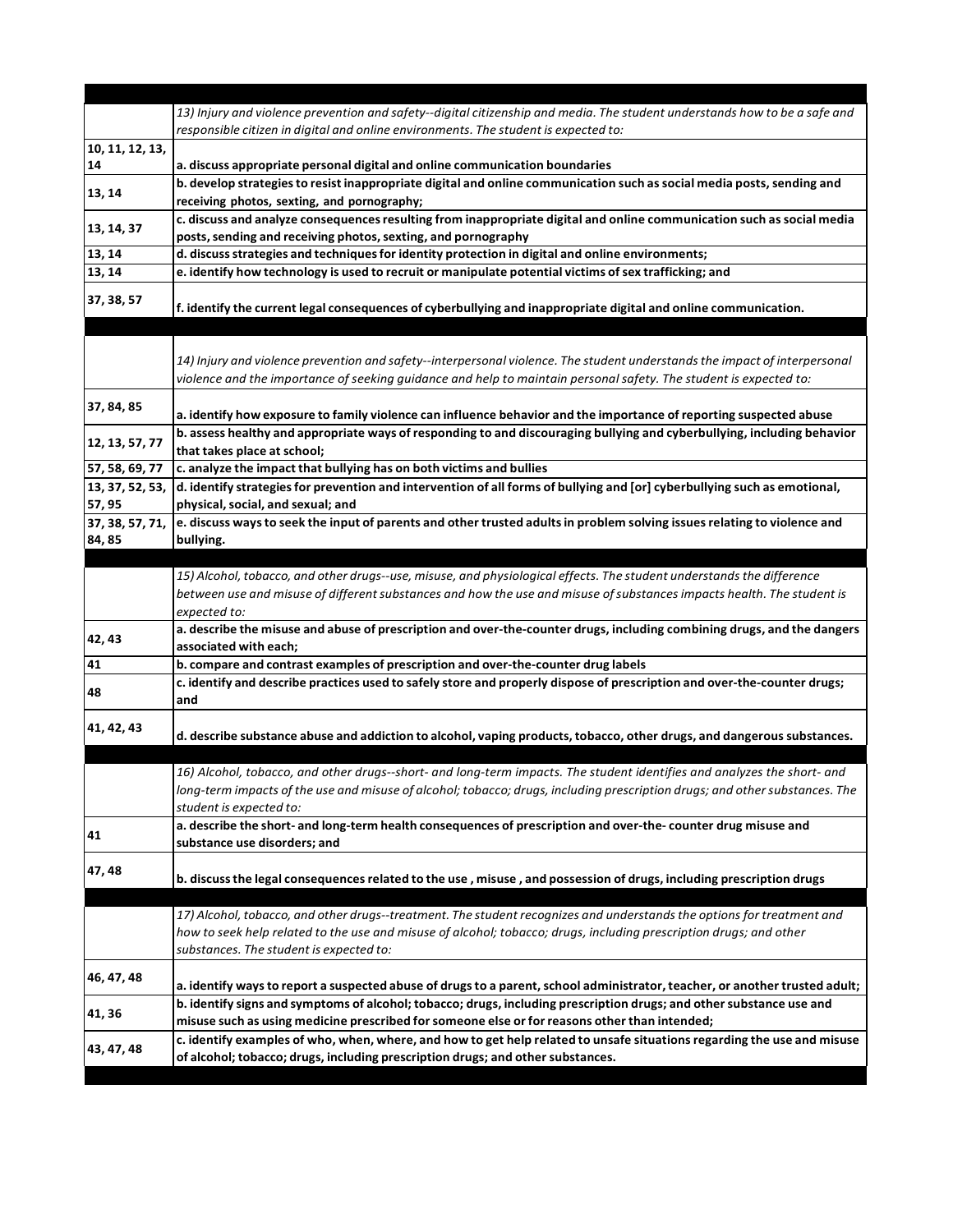|                       | 18) Alcohol, tobacco, and other drugs--risk and protective factors. The student understands how various factors can<br>influence decisions regarding substance use and the resources available for help. The student is expected to:  |
|-----------------------|---------------------------------------------------------------------------------------------------------------------------------------------------------------------------------------------------------------------------------------|
| 40, 43, 45            | a. explain the impact of peer influence on decision making regarding the use of alcohol, tobacco, and other drugs;                                                                                                                    |
| 42, 44, 45            | b. describe methods for differentiating between positive and negative relationships that can influence alcohol, tobacco,<br>and other drug use;                                                                                       |
| 30, 42, 45            | c. identify physical and social influences on alcohol, tobacco, and other drug use behaviors; and                                                                                                                                     |
| 42, 43                | d. explain the relationships between alcohol, tobacco, drugs, and other substances and the role each can play in unsafe<br>situations such as drinking and driving                                                                    |
|                       |                                                                                                                                                                                                                                       |
|                       | 19) Alcohol, tobacco, and other drugs--prevention. The student analyzes information and applies critical-thinking skills to<br>avoid substance use and misuse and recognizes the benefits of delayed use. The student is expected to: |
| 40, 44, 45, 46,<br>47 | a. identify ways such as alternative activities and refusal skills to prevent or avoid the use of alcohol, tobacco, drugs, and<br>other substances;                                                                                   |
| 32, 43, 44, 46        | b. demonstrate refusal skills in various scenarios where alcohol, tobacco, and other drugs may be present; and                                                                                                                        |
| 33, 43, 44, 45,       |                                                                                                                                                                                                                                       |
| 46, 47, 90            | c. identify and describe strategies for avoiding alcohol, tobacco, and other drugs, including opioids .                                                                                                                               |
|                       |                                                                                                                                                                                                                                       |
|                       | 20) Reproductive and sexual health--healthy relationships. The student understands the characteristics of healthy romantic<br>relationships. The student is expected to:                                                              |
| 76,78,81,92           | a. define and distinguish between friendship, infatuation, dating/romantic relationships, and marriage                                                                                                                                |
| 79, 80, 82            | b. describe how friendships provide a foundation for healthy dating/romantic relationships                                                                                                                                            |
| 80, 83, 92            | c. list healthy ways to express friendship, affection, and love                                                                                                                                                                       |
| 80, 82, 90            | d. describe characteristics of healthy dating/romantic relationships and marriage, including sharing, kindness, honesty,<br>respect, trust, patience, communication, and compatibility;                                               |
| 81, 82, 84            | e. explain that each person in a dating/romantic [dating] relationship should be treated with dignity and respect; and                                                                                                                |
| 92, 93, 94, 95        | f. describe how healthy marriages can contribute to healthy families and communities.                                                                                                                                                 |
|                       |                                                                                                                                                                                                                                       |
|                       | 21) Reproductive and sexual health--personal safety, limits, and boundaries. The student understands how to set and                                                                                                                   |
|                       | respect personal boundaries to reduce the risk of sexual harassment, sexual abuse, and sexual assault. The student is                                                                                                                 |
|                       | expected to:                                                                                                                                                                                                                          |
| 35, 37, 38            | a. identify that physical, emotional, and sexual abuse and exploitation are all forms of abuse;                                                                                                                                       |
| 37, 38, 85            | b. identify the social and emotional impacts of sexual harassment, sexual abuse, sexual assault, and sex trafficking;                                                                                                                 |
| 29, 84, 85            | c. list the characteristics of unhealthy or harmful relationships, including anger, controlling behavior, jealousy,                                                                                                                   |
|                       | manipulation, and isolation;                                                                                                                                                                                                          |
| 22, 25, 29, 37,       | d. identify ways of reporting suspected sexual abuse involving self or others such as telling a parent or another trusted                                                                                                             |
| 38,84                 | adult;                                                                                                                                                                                                                                |
| 40, 52, 53, 80        | e. explain how a healthy sense of self and making and respecting decisions about safe boundaries and limits promote<br>healthy dating/romantic relationships;                                                                         |
| 67, 76, 80, 83        | f. identify communication and refusal skills and how they can be applied in dating/romantic relationships; and                                                                                                                        |
| 64, 80, 81, 82        | g. explain the importance of clearly communicating and respecting personal boundaries and using refusal skills related to<br>physical intimacy such as holding hands, hugging, and kissing.                                           |
|                       |                                                                                                                                                                                                                                       |
|                       | 22) Reproductive and sexual health--anatomy, puberty, reproduction, and pregnancy. The student analyzes adolescent<br>development, the process of fertilization, and healthy fetal development. The student is expected to:           |
| 19, 20, 21            | a. describe changes in male and female anatomy and physiology during puberty and how rates and patterns of<br>development can vary between individuals;                                                                               |
| 20,                   | b. describe the process, characteristics, and variations of the menstrual cycle;                                                                                                                                                      |
| 18, 21, 22            | c. analyze the role of hormones related to growth and development and personal health                                                                                                                                                 |
| 20,                   | d. describe the cellular process of fertilization in human reproduction; and                                                                                                                                                          |
| 18, 19, 20            | e. explain significant milestones of fetal development                                                                                                                                                                                |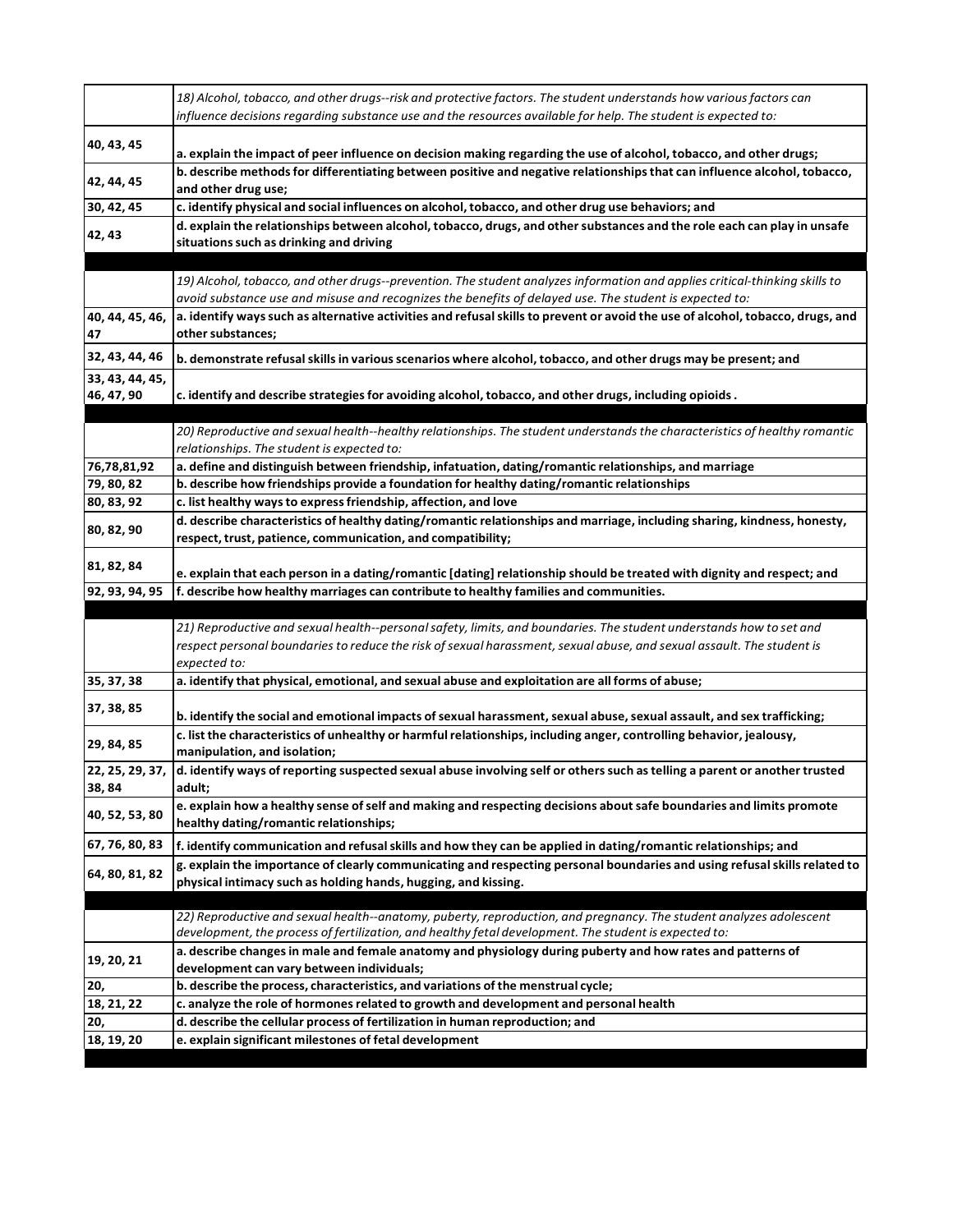|                  | 23) Reproductive and sexual health--sexual risk. The student understands that there are risks associated with sexual activity |
|------------------|-------------------------------------------------------------------------------------------------------------------------------|
|                  | and that abstinence from sexual activity is the only 100% effective method to avoid risks. The student is expected to:        |
| 22,36            | a. identify teen pregnancy as a possible outcome of sexual activity                                                           |
| 4, 6, 8, 33, 88, |                                                                                                                               |
| 89               | b. identify life goals that one wishes to achieve prior to becoming a parent;                                                 |
| 26, 27, 28       | c. define sexually transmitted infections (STIs) and sexually transmitted diseases (STDs) as infections or diseases that are  |
|                  | spread through sex or sexual activity;                                                                                        |
| 24, 25, 92       | d. identify what emotional risks are associated with sexual activity between unmarried persons of school age;                 |
| 4, 5, 22, 25,    | e. define abstinence as refraining from all forms of sexual activity and genital contact between individuals and discuss      |
| 29,47            | the importance of seeking support from parents, other trusted adults, and peers to be abstinent;                              |
| 29, 82, 93       | f. explain why abstinence is the preferred choice of behavior in relationship to all sexual activity for unmarried persons    |
|                  | of school age                                                                                                                 |
|                  | g. identify why abstinence from sexual activity is the only method that is 100% effective in preventing pregnancy;            |
| 21, 22, 50       | STDs/STIs [STIs], including human immunodeficiency virus (HIV) and acquired immunodeficiency syndrome (AIDS); and             |
|                  | the emotional risks associated with adolescent sexual activity;                                                               |
| 26, 32, 33, 40,  | h. list the benefits of abstinence from sexual activity such as increased self-esteem, self-confidence, student academic      |
| 80, 90, 95       | achievement, and alignment with personal, family, and moral or religious beliefs and values; and                              |
| 27, 29, 38, 85   | $\vert$ i. explain how laws protect victims of sexual harassment, sexual abuse, and sexual assault.                           |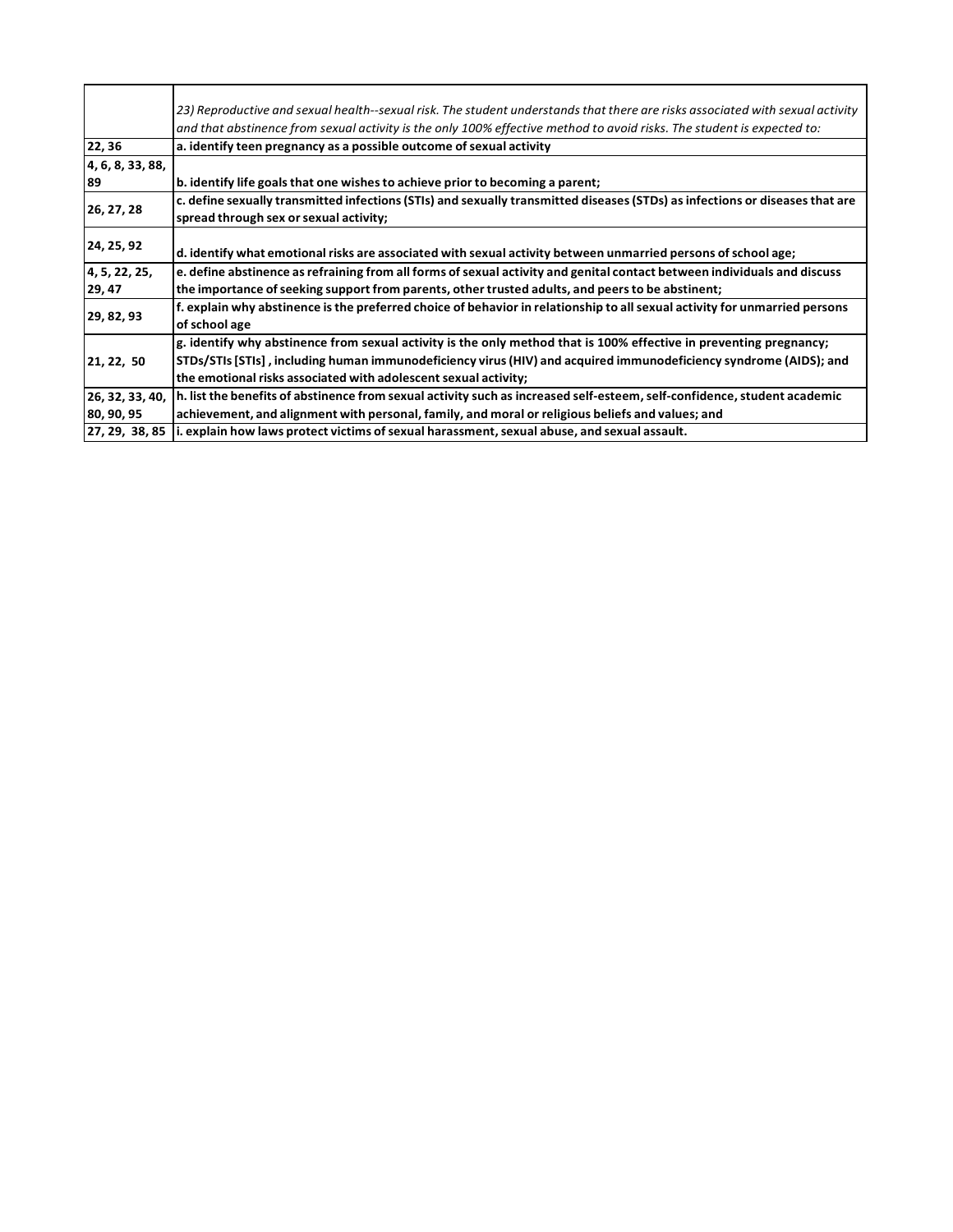|                 | 7 <sup>th</sup> Grade - ESTEEM workbook: EQUIP                                                                                                                                                      |
|-----------------|-----------------------------------------------------------------------------------------------------------------------------------------------------------------------------------------------------|
| Page #s         | b. Knowledge and Skills: HEALTH TEKS                                                                                                                                                                |
|                 | 1) Physical health and hygiene--body systems. The student examines the structures, functions, and relationships of body                                                                             |
|                 | systems and their relevance to personal health. The student is expected to describe the relationships among the body                                                                                |
|                 | systems.                                                                                                                                                                                            |
|                 |                                                                                                                                                                                                     |
|                 |                                                                                                                                                                                                     |
|                 | 2) Physical health and hygiene--personal health and hygiene. The student understands health literacy, preventative health                                                                           |
|                 | behaviors, and how to access and evaluate health care information to make informed decisions. The student is expected to:                                                                           |
|                 | a. list specific resources or facilities where members of the community can obtain medical care;                                                                                                    |
|                 | b. explain ways to use health information to help self and others, including seizure awareness, diabetes education, and<br>response plans such as first aid or cardiopulmonary resuscitation (CPR); |
|                 | c. identify barriers related to solving health problems and ways to overcome barriers; and                                                                                                          |
|                 |                                                                                                                                                                                                     |
|                 | d. explain the course, signs, symptoms, and treatments of vector-borne illnesses such as Lyme disease or West Nile Virus.                                                                           |
|                 |                                                                                                                                                                                                     |
|                 | 3) Mental health and wellness--social and emotional health. The student identifies and applies strategies to develop socio-                                                                         |
|                 | emotional health, self-regulation, and healthy relationships. The student is expected to:                                                                                                           |
|                 | 19, 57, 63, 69 $ a$ . identify and analyze different emotions and causal thoughts in self;                                                                                                          |
| 35, 46, 61, 68  | b. analyze the relationship between thoughts, feelings, and behaviors and demonstrate healthy techniques for managing                                                                               |
|                 | reactions in times of emotional stress:                                                                                                                                                             |
| 61, 77, 78, 79  | c. evaluate the importance of social groups and peer influences and explain how they can affect individual mental health                                                                            |
|                 | and wellness;                                                                                                                                                                                       |
| 70, 86, 87      | d. demonstrate perspective-taking and communication skills for building and maintaining healthy relationships and<br>determining when and how to end unhealthy relationships;                       |
| 57, 68, 78      | e. analyze similarities and differences between one's own and others' perspectives; and                                                                                                             |
| 62, 74, 75      | f. practice conflict resolution and mediation skills.                                                                                                                                               |
|                 |                                                                                                                                                                                                     |
|                 |                                                                                                                                                                                                     |
|                 | 4) Mental health and wellness--developing a healthy self-concept. The student develops the capacity for self-assessment                                                                             |
|                 | and evaluation, goal setting, and decision making in order to develop a healthy self-concept. The student is expected to:                                                                           |
| 56, 57, 58, 69, |                                                                                                                                                                                                     |
| 80              | a. describe how internal and external factors influence self-esteem;                                                                                                                                |
| 4, 5, 6, 7, 8,  |                                                                                                                                                                                                     |
| 90, 91          | b. identify and develop strategies for setting long-term personal goals                                                                                                                             |
| 5, 8, 23, 24,   | c. create and discuss personal life goals that one wishes to achieve and consider the financial impact of graduating from                                                                           |
| 25, 26          | high school, having a full-time job, and waiting until marriage if one plans to have children; and                                                                                                  |
|                 | 46, 60, 61, 63 d. identify decision-making skills that promote individual, family, and community mental health.                                                                                     |
|                 | 5) Mental health and wellness--risk and protective factors. The student recognizes the influence of various factors on mental                                                                       |
|                 | health and wellness. The student is expected to:                                                                                                                                                    |
| 71, 80, 82      |                                                                                                                                                                                                     |
|                 | a. explain how adolescent brain development influences cognitive processing, emotions, and decision making                                                                                          |
| 19, 49, 60      | b. identify and describe how environmental influences such as air, water, or noise can affect an individual's mental<br>health;                                                                     |
| 60, 91          | c. discuss the influence of childhood trauma and how to recognize, process, and overcome negative events.                                                                                           |
|                 |                                                                                                                                                                                                     |
|                 |                                                                                                                                                                                                     |
|                 | 6) Mental health and wellness--identifying and managing mental health and wellness concerns. The student develops and                                                                               |
|                 | uses appropriate skills to identify and manage conditions related to mental health and wellness. The student is expected to:                                                                        |
|                 | a. describe methods to support others who have long-term physical health conditions                                                                                                                 |
| 8, 59, 61, 67,  |                                                                                                                                                                                                     |
| 68              | b. examine ways to influence peers positively and promote resiliency in others in stressful situations;                                                                                             |
| 59,74           | c. differentiate between healthy and unhealthy self-management strategies for stress, anxiety, depression, trauma, loss,                                                                            |
|                 | and grief;                                                                                                                                                                                          |
|                 | d. describe the consequences of disordered eating and eating disorders such as bulimia, anorexia, and binge eating                                                                                  |
| 11              | disorder and the importance of seeking help from a parent or another trusted adult for oneself or others related to<br>disordered eating;                                                           |
|                 |                                                                                                                                                                                                     |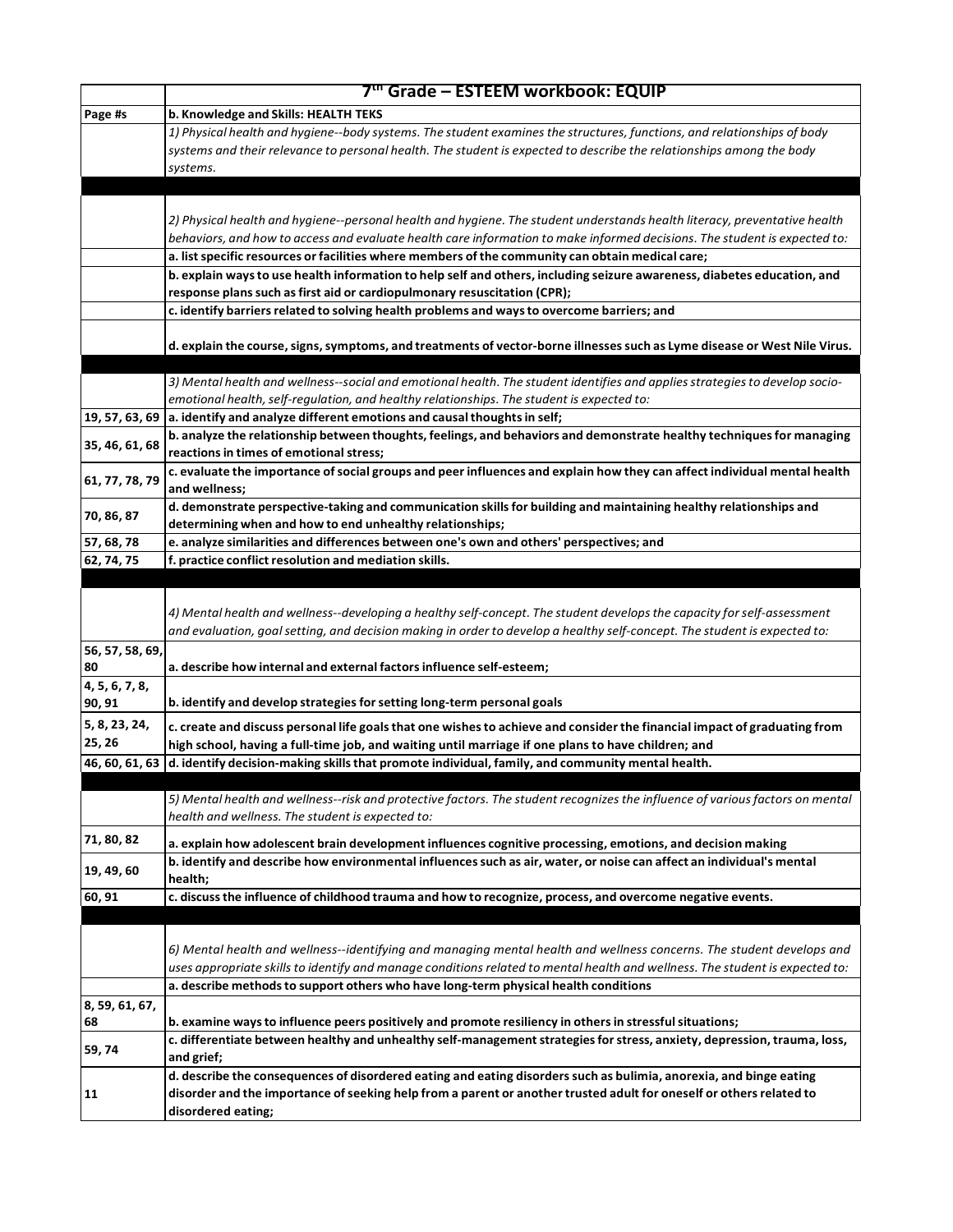| 59,60                | e. discuss the suicide risk and suicide protective factors identified by the Centers for Disease Control and Prevention<br>(CDC) and the importance of telling a parent or another trusted adult if one observes the warning signs in self or others; |
|----------------------|-------------------------------------------------------------------------------------------------------------------------------------------------------------------------------------------------------------------------------------------------------|
| 59,60                | f. research and discuss protective factors and healthy self-management strategies to avoid self-harming behaviors; and                                                                                                                                |
| 59,60                | g. examine how the use of suicide prevention resources such as the National Suicide Prevention Hotline can reduce the<br>likelihood of suicide.                                                                                                       |
|                      |                                                                                                                                                                                                                                                       |
|                      | 7) Healthy eating and physical activity--food and beverage daily recommendations. The student analyzes and applies<br>healthy eating strategies for enhancing and maintaining personal health throughout the lifespan. The student is expected        |
|                      | to:<br>a. analyze food labels and menus to determine the nutritional value of foods and make healthy decisions about daily                                                                                                                            |
|                      | caloric intake                                                                                                                                                                                                                                        |
|                      | b. develop a personal dietary plan; and                                                                                                                                                                                                               |
|                      | c. identify and practice strategies for choosing healthy foods and beverages in diverse social environments, including at<br>home, at school, and while dining out.                                                                                   |
|                      | 8) Healthy eating and physical activity--physical activity. The student identifies, analyzes, and applies strategies for                                                                                                                              |
|                      | enhancing and maintaining optimal personal physical fitness throughout the lifespan. The student is expected to:                                                                                                                                      |
|                      | a. explain the relationships between nutrition, physical activity, quality of life, and disease in terms of their mental,<br>physical, and social benefits                                                                                            |
|                      | b. identify how to balance caloric intake and physical activity                                                                                                                                                                                       |
|                      | c. apply the CDC guidelines for daily physical activity to develop a physical fitness plan using appropriate technology                                                                                                                               |
|                      | 9) Healthy eating and physical activity--nutrition and physical activity literacy. The student obtains, processes, and                                                                                                                                |
|                      | understands basic physical activity and nutrition information needed to make health-promoting decisions. The student is<br>expected to:                                                                                                               |
| 6                    | a. develop and examine progress of short- and long-term goals toward achieving appropriate levels of physical activity,<br>improving personal physical fitness level, and making healthy personal food choices; and                                   |
| 11                   | b. explain how media influences buying decisions regarding physical fitness equipment or nutritional products.                                                                                                                                        |
|                      |                                                                                                                                                                                                                                                       |
|                      | 10) Healthy eating and physical activity--risk and protective factors. The student analyzes and applies risk and protective<br>factors related to healthy eating and physical activity. The student is expected to:                                   |
|                      | a. analyze the impact of moderate physical activity and healthy dietary practices in the prevention of obesity, heart                                                                                                                                 |
|                      | disease, and diabetes;                                                                                                                                                                                                                                |
|                      | b. analyze risk factors that may lead to the development of chronic conditions and formulate strategies to reduce the                                                                                                                                 |
|                      | likelihood of developing chronic conditions<br>c. identify community and digital resources that can assist in developing healthy eating and physical activity behaviors;                                                                              |
|                      | and                                                                                                                                                                                                                                                   |
|                      | d. investigate and compare the nutritional differences between preparing and serving fresh food or minimally processed<br>food and serving commercially prepared or highly processed foods.                                                           |
|                      | 11) Injury and violence prevention and safety--safety skills and unintentional injury. The student identifies and demonstrates                                                                                                                        |
|                      | safety and first aid knowledge to prevent and treat injuries. The student is expected to demonstrate basic first-aid                                                                                                                                  |
|                      | procedures, including CPR and the choking rescue.                                                                                                                                                                                                     |
|                      |                                                                                                                                                                                                                                                       |
|                      | 12) Injury and violence prevention and safety--healthy home, school, and community climate. The student understands that                                                                                                                              |
|                      | individual actions and awareness can impact safety, community, and environment. The student is expected to:                                                                                                                                           |
| 14, 15, 43, 46<br>27 | a. analyze strategies for and the benefits of avoiding violence, gangs, weapons, and human trafficking;<br>b. define safe haven and identify designated safe haven locations in the community                                                         |
| 41                   | c. evaluate the dangers associated with a variety of weapons                                                                                                                                                                                          |
| 41                   |                                                                                                                                                                                                                                                       |
|                      | d. evaluate the importance of complying with rules prohibiting possession of and the improper use of weapons;                                                                                                                                         |
| 74,90                | e. create a personal safety plan.                                                                                                                                                                                                                     |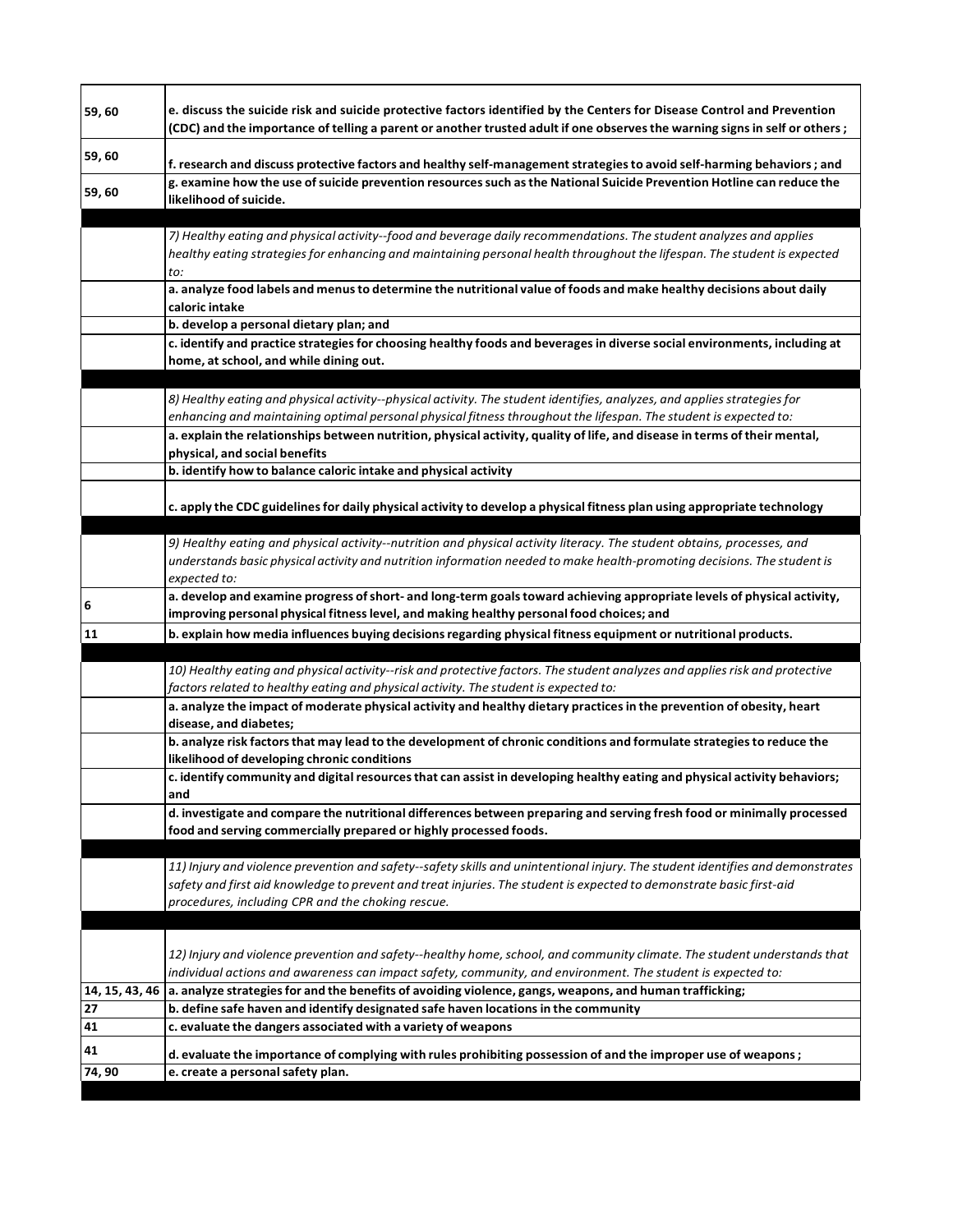|                 | 13) Injury and violence prevention and safety--digital citizenship and media. The student understands how to be a safe and<br>responsible citizen in digital and online environments. The student is expected to: |
|-----------------|-------------------------------------------------------------------------------------------------------------------------------------------------------------------------------------------------------------------|
| 42              | 10, 13, 15, 16, a. develop strategies to resist inappropriate digital and online communication such as social media posts, sending and<br>receiving photos, sexting, and pornography                              |
| 12, 15, 42, 87  | b. discuss and analyze the consequences resulting from inappropriate digital and online communication such as social<br>media posts, sending and receiving photos, sexting, and pornography;                      |
| 15, 17, 42      | c. evaluate strategies and techniques for identity protection in digital and online environments;                                                                                                                 |
| 11, 15, 42, 43  | d. identify how technology is used to recruit or manipulate potential victims of sex trafficking; and                                                                                                             |
| 17, 41, 42, 43, |                                                                                                                                                                                                                   |
| 44              | e. research the current legal consequences of cyberbullying and inappropriate digital and online communication.                                                                                                   |
|                 |                                                                                                                                                                                                                   |
|                 |                                                                                                                                                                                                                   |
|                 | 14) Injury and violence prevention and safety--interpersonal violence. The student understands the impact of interpersonal                                                                                        |
|                 | violence and the importance of seeking guidance and help to maintain personal safety. The student is expected to:                                                                                                 |
| 14, 39, 41, 87  | a. identify forms of family violence, including physical, mental, and emotional violence                                                                                                                          |
| 14, 17, 42, 64  | b. describe the serious effects of bullying, cyberbullying, or harassment such as suicidal ideation and other effects on the                                                                                      |
|                 | individual;                                                                                                                                                                                                       |
| 17, 42, 27, 41, |                                                                                                                                                                                                                   |
| 43<br>17,64     | c. explain the responsibility to report bullying behavior, including cyberbullying<br>d. describe the seriousness of various forms of bullying such as harassment                                                 |
|                 | e. analyze strategies for prevention and intervention of all forms of bullying and cyberbullying such as emotional,                                                                                               |
| 42, 64          | physical, social, and sexual; and                                                                                                                                                                                 |
|                 | 67, 72, 74, 75, f. summarize the advantages of seeking advice and feedback regarding the use of decision-making and problem-solving                                                                               |
| 77              | skills related to personal safety.                                                                                                                                                                                |
|                 |                                                                                                                                                                                                                   |
|                 | 15) Alcohol, tobacco, and other drugs--use, misuse, and physiological effects. The student understands the difference                                                                                             |
|                 | between use and misuse of different substances and how the use and misuse of substances impacts health. The student is                                                                                            |
|                 | expected to:                                                                                                                                                                                                      |
|                 | a. differentiate between appropriate and inappropriate use of prescription and over-the- counter drugs, including                                                                                                 |
| 47, 50, 52      | combining drugs, and the outcomes of each                                                                                                                                                                         |
| 52              | b. identify and describe the categories of prescription drugs and their proper uses;                                                                                                                              |
| 47              | c. identify and explain the importance of each component of an over-the-counter drug warning label; and                                                                                                           |
|                 | d. describe how substance misuse and addiction to alcohol, tobacco, vaping products, drugs, and other substances,                                                                                                 |
| 49, 50, 51      | including prescription drugs, affect the body systems and brain                                                                                                                                                   |
|                 |                                                                                                                                                                                                                   |
|                 | 16) Alcohol, tobacco, and other drugs--short- and long-term impacts. The student identifies and analyzes the short- and long-                                                                                     |
|                 | term impacts of use and misuse of alcohol; tobacco; drugs, including prescription drugs; and other substances. The student                                                                                        |
|                 | is expected to:                                                                                                                                                                                                   |
| 49, 50, 51, 52  | a. analyze and explain the short- and long-term health consequences of addiction to alcohol and tobacco and prescription                                                                                          |
|                 | and over-the-counter drug misuse and substance use disorders;                                                                                                                                                     |
| 40, 47, 49, 53, |                                                                                                                                                                                                                   |
| 91              | b. analyze the importance of alternative activities to drug and substance use and misuse on mental and social health; and                                                                                         |
| 48, 53, 54      | c. analyze the legal consequences of the use and misuse of alcohol; tobacco; drugs, including prescription drugs; and                                                                                             |
|                 | other substances                                                                                                                                                                                                  |
|                 | 17) Alcohol, tobacco, and other drugs--treatment. The student recognizes and understands the options for treatment and                                                                                            |
|                 | how to seek help related to the use and misuse of alcohol; tobacco; drugs, including prescription drugs; and other                                                                                                |
|                 | substances. The student is expected to:                                                                                                                                                                           |
| 53, 54          | a. identify and describe treatment options for substance abuse and addiction                                                                                                                                      |
| 47, 49, 50, 51, | b. identify signs and symptoms of alcohol; tobacco; drugs, including prescription drugs; and other substance use and                                                                                              |
| 52, 54          | misuse such as using medicine prescribed for someone else or for reasons other than intended; and                                                                                                                 |
|                 | c. identify at least one example of who, when, where, and how to get help related to the use and misuse of alcohol;                                                                                               |
| 48, 52, 54      | tobacco; drugs, including prescription drugs; and other substances                                                                                                                                                |
|                 |                                                                                                                                                                                                                   |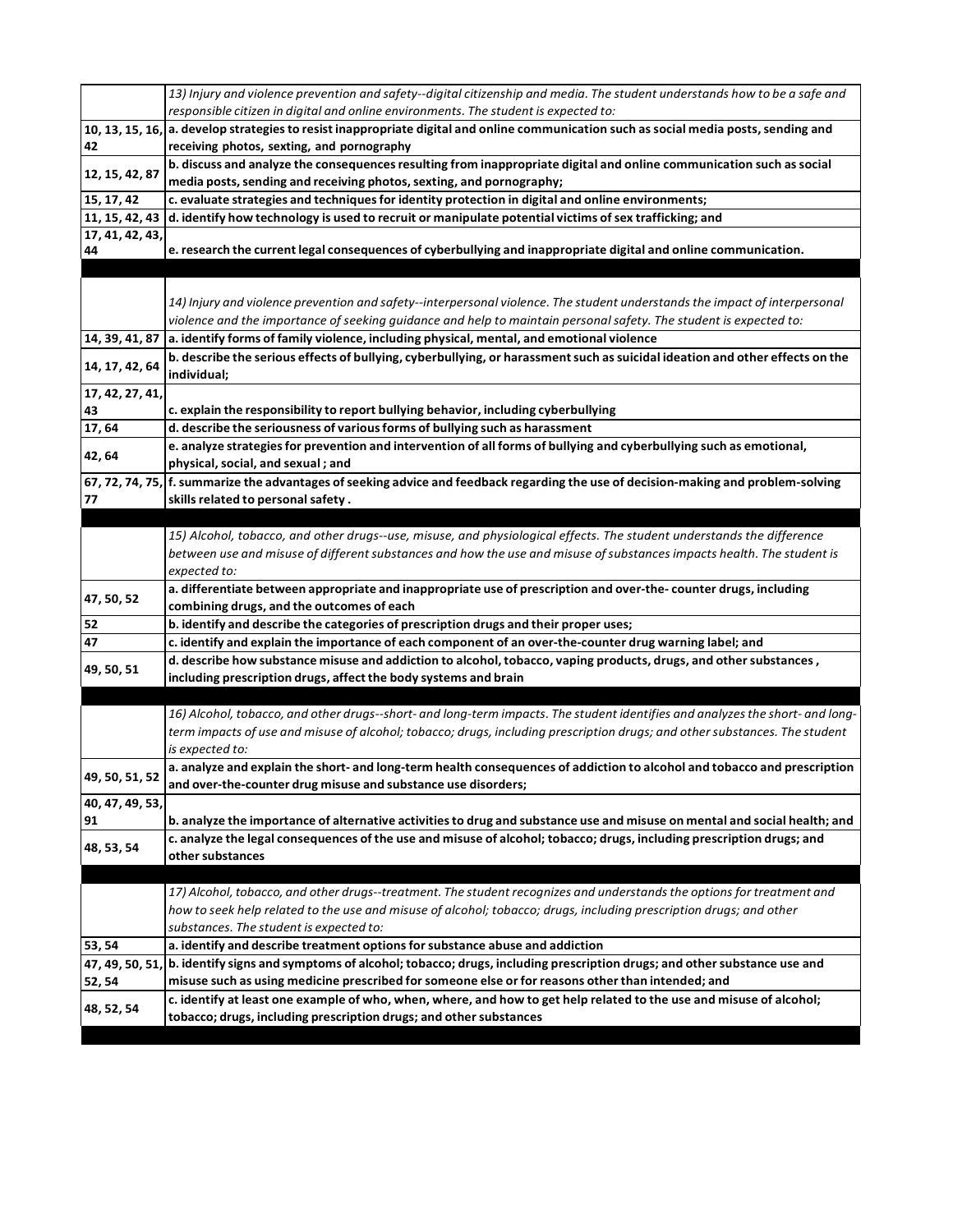|                 | 18) Alcohol, tobacco, and other drugs--risk and protective factors. The student understands how various factors can                                                       |
|-----------------|---------------------------------------------------------------------------------------------------------------------------------------------------------------------------|
|                 | influence decisions regarding substance use and the resources available for help. The student is expected to:                                                             |
| 46, 47, 48      | a. examine the effects and role of peer influence on decision making and problem solving regarding the use and misuse of<br>alcohol, tobacco, and other drugs;            |
| 10, 46, 49, 52, |                                                                                                                                                                           |
| 54, 59, 62      | b. examine physical and social influences on alcohol, tobacco, and other drug use behaviors;                                                                              |
| 19, 46, 48, 49, | c. differentiate among the relationships of alcohol, tobacco, drugs, and other substances and the roles these substances                                                  |
| 53              | play in unsafe situations such as drinking and driving; and                                                                                                               |
| 48, 53, 54, 62, | d. identify support systems and describe ways to report the suspected abuse of drugs to a parent, school administrator,                                                   |
| 85              | teacher, or another trusted adult.                                                                                                                                        |
|                 |                                                                                                                                                                           |
|                 |                                                                                                                                                                           |
|                 | 19)Alcohol, tobacco, and other drugs--prevention. The student analyzes information and applies critical-thinking skills to                                                |
|                 | avoid substance use and misuse and recognizes the benefits of delayed use. The student is expected to develop and apply                                                   |
|                 | strategies, including demonstrating refusal skills, for avoiding alcohol, tobacco, and other drugs in various scenarios                                                   |
|                 |                                                                                                                                                                           |
|                 | 20) Reproductive and sexual health--healthy relationships. The student understands the characteristics of healthy romantic                                                |
|                 | relationships. The student is expected to:                                                                                                                                |
| 77, 78, 79, 81, |                                                                                                                                                                           |
| 83, 92          | a. compare and contrast the difference between friendship, infatuation, dating/romantic relationships, and marriage;                                                      |
| 78,82<br>78,80  | b. explain how friendships provide a foundation for healthy dating/romantic relationships<br>c. describe healthy ways to express friendship, affection, and love;         |
|                 | d. describe appropriate and effective methods of communicating emotions in healthy dating/romantic relationships and                                                      |
| 81, 82, 83, 84  | marriage                                                                                                                                                                  |
|                 | e. evaluate the importance of mutual respect, trust, support, honesty, commitment, and reliability in healthy                                                             |
| 84, 85          | dating/romantic relationships and marriage                                                                                                                                |
|                 | 46, 81, 82, 86 f. describe behaviors in dating/romantic relationships that enhance dignity and respect; and                                                               |
| 83, 92, 93, 94, | g. describe the benefits of healthy marriages, including companionship and social, emotional, financial, and health                                                       |
| 95, 96          | benefits.                                                                                                                                                                 |
|                 |                                                                                                                                                                           |
|                 | 21) Reproductive and sexual health--personal safety, limits, and boundaries. The student understands how to set and                                                       |
|                 | respect personal boundaries to reduce the risk of sexual harassment, sexual abuse, and sexual assault. The student is                                                     |
|                 | expected to:                                                                                                                                                              |
| 41, 85, 86      | a. explain that physical, emotional, and sexual abuse and exploitation are all forms of abuse;                                                                            |
| 77, 80, 82      | b. explain how friendships provide a foundation for healthy dating/romantic relationships;                                                                                |
| 41, 86, 87      | c. define dating violence and the characteristics of unhealthy or harmful relationships, including anger, controlling                                                     |
|                 | behavior, jealousy, manipulation, and isolation                                                                                                                           |
| 40, 41, 42, 43, |                                                                                                                                                                           |
|                 | d. identify protective strategies for avoiding unsafe situations that heighten the risk of sexual harassment, sexual abuse,                                               |
| 82              | sexual assault, sex trafficking, and teen dating violence                                                                                                                 |
|                 | e. explain the importance of reporting to a parent or another trusted adult sexual harassment, sexual abuse, sexual                                                       |
| 27, 41, 43, 86  | assault, sex trafficking, and dating violence involving self or others                                                                                                    |
| 8, 29, 46, 56,  | f. describe how a healthy sense of self and making decisions regarding setting and respecting personal boundaries                                                         |
| 58, 60, 77, 90  | promote healthy dating/romantic relationships;                                                                                                                            |
| 48, 56, 60, 63, |                                                                                                                                                                           |
| 66              | g. discuss and practice how refusal skills can be used to resist negative peer influences and reinforce personal boundaries                                               |
|                 | to avoid dangerous situations and behaviors that increase sexual risk in dating/romantic relationships; and                                                               |
| 42, 60, 62, 70, | h. explain the importance of clearly communicating and respecting personal boundaries and why individuals have the                                                        |
| 72              | right to refuse sexual contact                                                                                                                                            |
|                 |                                                                                                                                                                           |
|                 | 22) Reproductive and sexual health--anatomy, puberty, reproduction, and pregnancy. The student analyzes adolescent                                                        |
|                 | development, the process of fertilization, and healthy fetal development. The student is expected to:                                                                     |
| 19, 20, 21, 22  | a. compare and contrast the physical, hormonal, and emotional changes in males and females that occur during puberty                                                      |
|                 | and adolescence;                                                                                                                                                          |
| 21, 22          | b. identify how the process of fertilization occurs between a man and a woman through sexual intercourse;                                                                 |
| 22, 31, 32, 51  | c. explain significant milestones of fetal development and the harmful effects on the fetus of certain substances such as                                                 |
|                 | alcohol, tobacco, and prescription drugs and environmental hazards such as lead;                                                                                          |
| 23              | d. describe the importance of telling a parent or another trusted adult, obtaining early pregnancy testing, and seeking<br>prenatal care if signs of pregnancy occur; and |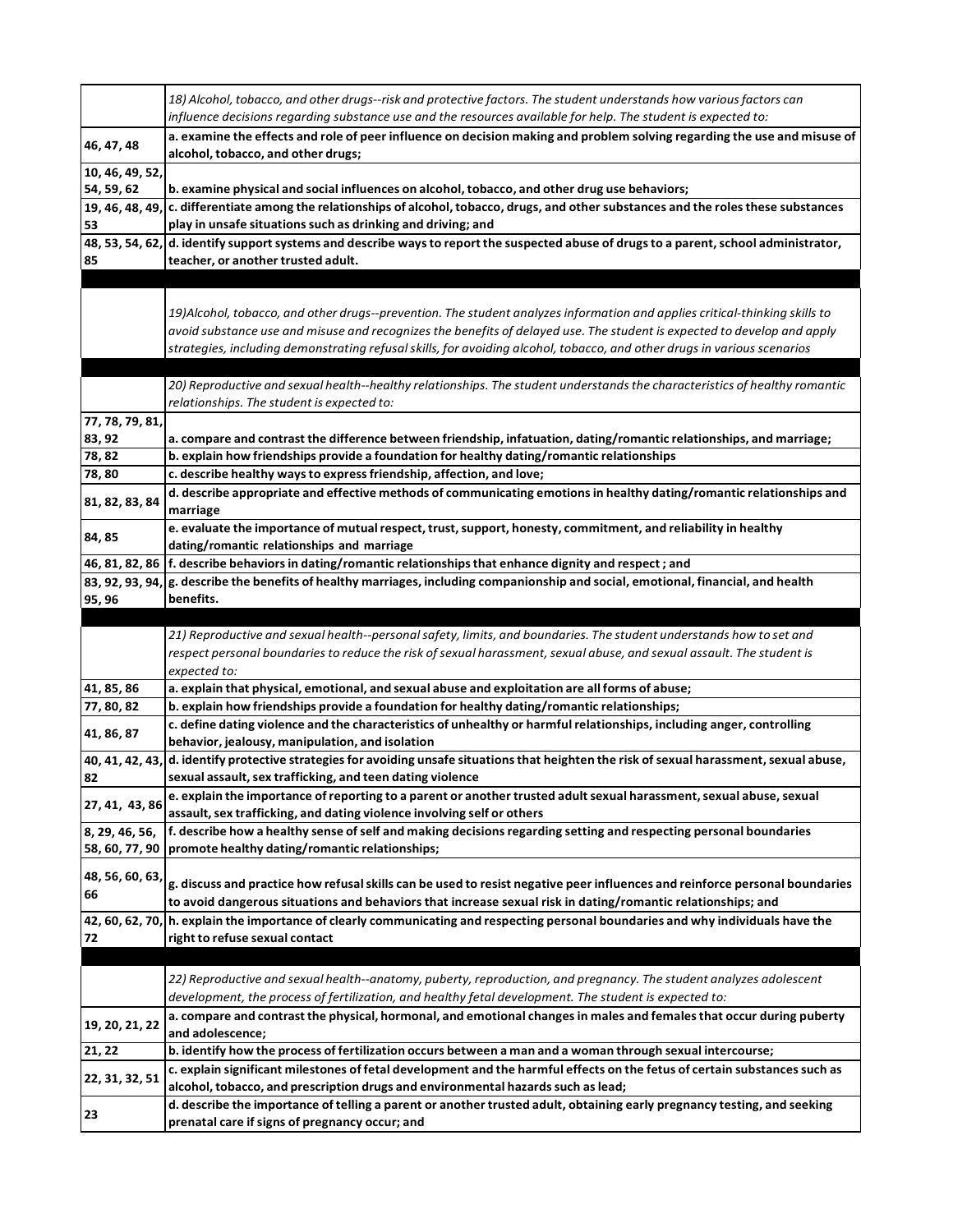|                  | e. define the emotional changes that may occur during and after pregnancy, including postpartum depression, and                             |
|------------------|---------------------------------------------------------------------------------------------------------------------------------------------|
| 23, 25, 26       | discuss resources for support and treatment.                                                                                                |
|                  |                                                                                                                                             |
|                  |                                                                                                                                             |
|                  | 23) Reproductive and sexual health--sexual risk. The student understands that there are risks associated with sexual activity               |
|                  | and that abstinence from sexual activity is the only 100% effective method to avoid risks. The student is expected to:                      |
| 22, 23, 24       | a. explain how teen pregnancy is a possible outcome of sexual activity                                                                      |
| 8, 26, 27, 33,   | b. explain the short- and long-term educational, financial, and social impacts of pregnancy on teen parents, the child,                     |
| 40               | families, and society                                                                                                                       |
|                  | c. identify the difference between bacterial and viral sexually transmitted diseases/sexually transmitted infections                        |
| 29               | (STDs/STIs), including long-term or lifetime effects such as infertility and cancer;                                                        |
| 30, 31, 32       | d. describe various modes of transmission of STDs/STIs                                                                                      |
| 33               | e. identify the prevalence of STDs/STIs among teens by referencing county, state, and/or federal data sources;                              |
|                  | f. list the signs and symptoms of STDs/STIs, including human papillomavirus (HPV), human immunodeficiency virus (HIV)                       |
| 30, 31, 32       | and acquired immunodeficiency syndrome (AIDS), chlamydia, syphilis, gonorrhea, herpes, and trichomoniasis, and                              |
|                  | explain why not all STDs/STIs show symptoms initially;                                                                                      |
|                  | g. explain the importance of STD/STI screening, testing, and early treatment for sexually active individuals, including                     |
| 23, 24, 33, 34   | during yearly physicals or if there is a concern                                                                                            |
| 23, 24, 29       | h. identify community resources, a minor's right to consent under certain circumstances, and the importance of parent or                    |
|                  | other trusted adult support for STD/STI testing and treatment;                                                                              |
| 35, 36, 37, 48   | i. identify emotional risks that can be associated with sexual activity for unmarried persons of school age, including                      |
|                  | stress, anxiety, and depression;                                                                                                            |
|                  | 12, 20, 29, 48, j. identify support from parents and other trusted adults to be abstinent from sexual activity and create strategies for    |
| 85, 96           | building peer support to be abstinent                                                                                                       |
| 20, 48, 66, 83,  | k. analyze the importance of abstinence as the preferred choice of behavior in relationship to all sexual activity for                      |
| 94, 95, 96       | unmarried persons of school age;                                                                                                            |
| 24, 34           | I. analyze the effectiveness and the risks and failure rates (human-use reality rates) of barrier protection and other                      |
|                  | contraceptive methods in the prevention of STDs/STIs and pregnancy;                                                                         |
|                  | m. explain that HPV vaccines can help prevent the transmission of the most common types of HPV, a virus that can cause                      |
|                  | genital warts and cervical cancer and other cancers in males and females;                                                                   |
| 6, 7, 8, 47, 48, |                                                                                                                                             |
|                  | 83, 85, 90, 91, n. research and explain the benefits of abstinence from sexual activity such as increased self-esteem, self-confidence, and |
| 94, 96           | student academic achievement                                                                                                                |
| 39, 40, 44       |                                                                                                                                             |
|                  | o. define legal implications of teen pregnancy, including the legal effects of acknowledgement and proof of paternity;                      |
| 40, 41, 42, 43   | p. describe legal aspects of sexual activity with a minor person, including the legal age of consent, statutory rape,                       |
|                  | aggravated sexual assault, sexual assault, sexual abuse, and indecency with a child; and                                                    |
| 41, 42, 43, 44   | q. examine the legal ramifications of sexual offenses such as sexual harassment, sexual abuse, and sexual assault.                          |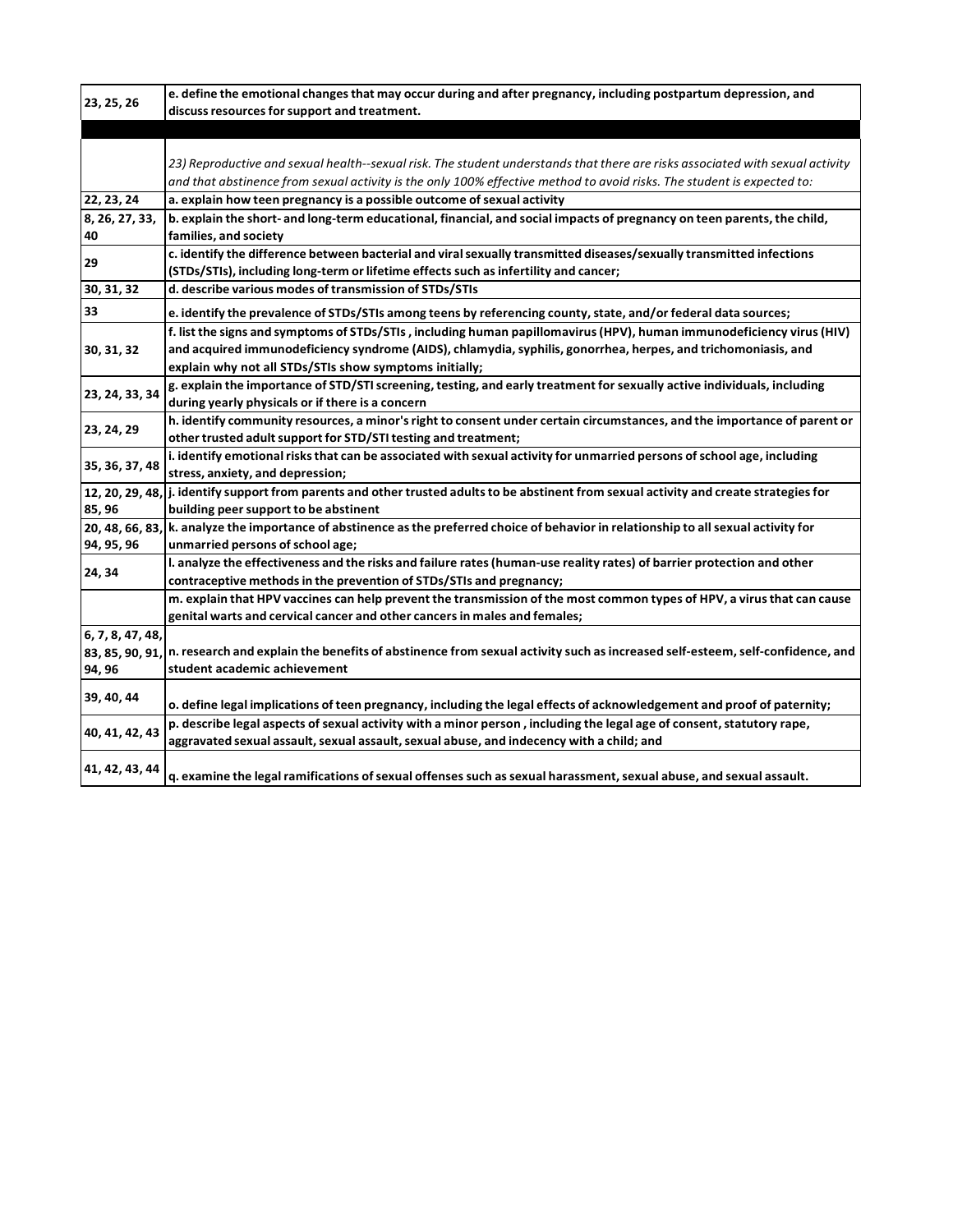|                       | 8th Grade - ESTEEM workbook: EXPLORE                                                                                                                                                                                                      |
|-----------------------|-------------------------------------------------------------------------------------------------------------------------------------------------------------------------------------------------------------------------------------------|
| Page #s               | b. Knowledge and Skills: HEALTH TEKS                                                                                                                                                                                                      |
|                       | 1) Physical health and hygiene--body systems. The student examines the structures, functions, and relationships of body                                                                                                                   |
|                       | systems and their relevance to personal health. The student is expected to describe the relationships among the body                                                                                                                      |
|                       | systems.                                                                                                                                                                                                                                  |
|                       |                                                                                                                                                                                                                                           |
|                       |                                                                                                                                                                                                                                           |
|                       | 2) Physical health and hygiene--personal health and hygiene. The student understands health literacy, preventative health                                                                                                                 |
|                       | behaviors, and how to access and evaluate health care information to make informed decisions. The student is expected to:                                                                                                                 |
|                       | a. list specific resources or facilities where members of the community can obtain medical care;                                                                                                                                          |
|                       | b. explain ways to use health information to help self and others, including seizure awareness, diabetes education, and                                                                                                                   |
|                       | response plans such as first aid or cardiopulmonary resuscitation (CPR);                                                                                                                                                                  |
|                       | c. identify barriers related to solving health problems and ways to overcome barriers; and                                                                                                                                                |
|                       |                                                                                                                                                                                                                                           |
|                       | d. explain the course, signs, symptoms, and treatments of vector-borne illnesses such as Lyme disease or West Nile Virus.                                                                                                                 |
|                       |                                                                                                                                                                                                                                           |
|                       | 3) Mental health and wellness--social and emotional health. The student identifies and applies strategies to develop socio-                                                                                                               |
|                       | emotional health, self-regulation, and healthy relationships. The student is expected to:                                                                                                                                                 |
| 55,68                 | a. identify and analyze different emotions and causal thoughts in self;                                                                                                                                                                   |
| 4, 56, 59, 60,<br>68  | b. analyze the relationship between thoughts, feelings, and behaviors and demonstrate healthy techniques for managing<br>reactions in times of emotional stress;                                                                          |
|                       | c. evaluate the importance of social groups and peer influences and explain how they can affect individual mental health                                                                                                                  |
| 58,62                 | and wellness;                                                                                                                                                                                                                             |
|                       | d. demonstrate perspective-taking and communication skills for building and maintaining healthy relationships and                                                                                                                         |
| 68, 72, 73, 87        | determining when and how to end unhealthy relationships;                                                                                                                                                                                  |
| 71, 72, 81            | e. analyze similarities and differences between one's own and others' perspectives; and                                                                                                                                                   |
| 59, 60, 74, 75,       |                                                                                                                                                                                                                                           |
| 86                    | f. practice conflict resolution and mediation skills.                                                                                                                                                                                     |
|                       |                                                                                                                                                                                                                                           |
|                       |                                                                                                                                                                                                                                           |
|                       |                                                                                                                                                                                                                                           |
|                       | 4) Mental health and wellness--developing a healthy self-concept. The student develops the capacity for self-assessment                                                                                                                   |
|                       | and evaluation, goal setting, and decision making in order to develop a healthy self-concept. The student is expected to:                                                                                                                 |
| 37, 48, 56, 57        | a. describe how internal and external factors influence self-esteem;                                                                                                                                                                      |
|                       | b. identify and develop strategies for setting long-term personal goals                                                                                                                                                                   |
| 4, 5, 6, 91           |                                                                                                                                                                                                                                           |
| 6, 7, 28, 36          | c. create and discuss personal life goals that one wishes to achieve and consider the financial impact of graduating from                                                                                                                 |
|                       | high school, having a full-time job, and waiting until marriage if one plans to have children; and                                                                                                                                        |
| 8, 34, 58, 59,        |                                                                                                                                                                                                                                           |
| 66, 67, 68            | d. identify decision-making skills that promote individual, family, and community mental health.                                                                                                                                          |
|                       |                                                                                                                                                                                                                                           |
|                       | 5) Mental health and wellness--risk and protective factors. The student recognizes the influence of various factors on mental<br>health and wellness. The student is expected to:                                                         |
|                       |                                                                                                                                                                                                                                           |
| 22, 34, 49, 91        | a. explain how adolescent brain development influences cognitive processing, emotions, and decision making                                                                                                                                |
| 36,60                 | b. identify and describe how environmental influences such as air, water, or noise can affect an individual's mental                                                                                                                      |
|                       | health;                                                                                                                                                                                                                                   |
| 28, 33, 40, 61,       |                                                                                                                                                                                                                                           |
| 68                    | c. discuss the influence of childhood trauma and how to recognize, process, and overcome negative events.                                                                                                                                 |
|                       |                                                                                                                                                                                                                                           |
|                       |                                                                                                                                                                                                                                           |
|                       | 6) Mental health and wellness--identifying and managing mental health and wellness concerns. The student develops and                                                                                                                     |
|                       | uses appropriate skills to identify and manage conditions related to mental health and wellness. The student is expected to:                                                                                                              |
| 60                    | a. describe methods to support others who have long-term physical health conditions                                                                                                                                                       |
| 5, 60, 69             | b. examine ways to influence peers positively and promote resiliency in others in stressful situations;                                                                                                                                   |
| 55, 58, 59, 60,<br>61 | c. differentiate between healthy and unhealthy self-management strategies for stress, anxiety, depression, trauma, loss,<br>and grief;                                                                                                    |
|                       |                                                                                                                                                                                                                                           |
| 61                    | d. describe the consequences of disordered eating and eating disorders such as bulimia, anorexia, and binge eating<br>disorder and the importance of seeking help from a parent or another trusted adult for oneself or others related to |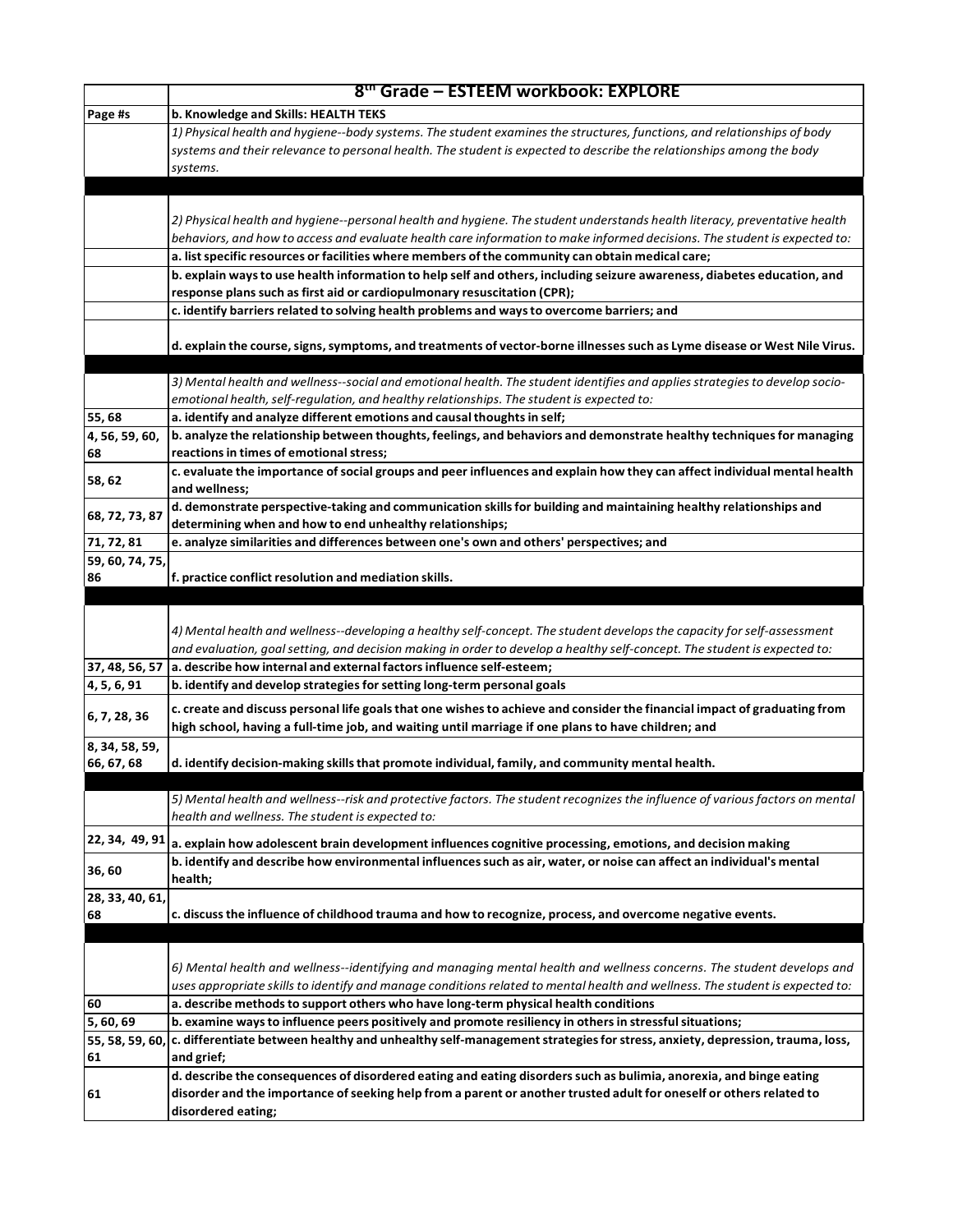| 61, 63, 86      | e. discuss the suicide risk and suicide protective factors identified by the Centers for Disease Control and Prevention<br>(CDC) and the importance of telling a parent or another trusted adult if one observes the warning signs in self or others; |
|-----------------|-------------------------------------------------------------------------------------------------------------------------------------------------------------------------------------------------------------------------------------------------------|
| 61, 62, 63, 67, |                                                                                                                                                                                                                                                       |
| 69,75           | f. research and discuss protective factors and healthy self-management strategies to avoid self-harming behaviors; and                                                                                                                                |
| 61, 63          | g. examine how the use of suicide prevention resources such as the National Suicide Prevention Hotline can reduce the<br>likelihood of suicide.                                                                                                       |
|                 |                                                                                                                                                                                                                                                       |
|                 | 7) Healthy eating and physical activity--food and beverage daily recommendations. The student analyzes and applies                                                                                                                                    |
|                 | healthy eating strategies for enhancing and maintaining personal health throughout the lifespan. The student is expected                                                                                                                              |
|                 | to:                                                                                                                                                                                                                                                   |
|                 | a. analyze food labels and menus to determine the nutritional value of foods and make healthy decisions about daily                                                                                                                                   |
|                 | caloric intake<br>b. develop a personal dietary plan; and                                                                                                                                                                                             |
|                 | c. identify and practice strategies for choosing healthy foods and beverages in diverse social environments, including at                                                                                                                             |
|                 | home, at school, and while dining out.                                                                                                                                                                                                                |
|                 |                                                                                                                                                                                                                                                       |
|                 | 8) Healthy eating and physical activity--physical activity. The student identifies, analyzes, and applies strategies for                                                                                                                              |
|                 | enhancing and maintaining optimal personal physical fitness throughout the lifespan. The student is expected to:                                                                                                                                      |
|                 | a. explain the relationships between nutrition, physical activity, quality of life, and disease in terms of their mental,                                                                                                                             |
|                 | physical, and social benefits                                                                                                                                                                                                                         |
|                 | b. identify how to balance caloric intake and physical activity                                                                                                                                                                                       |
|                 | c. apply the CDC guidelines for daily physical activity to develop a physical fitness plan using appropriate technology                                                                                                                               |
|                 |                                                                                                                                                                                                                                                       |
|                 | 9) Healthy eating and physical activity--nutrition and physical activity literacy. The student obtains, processes, and                                                                                                                                |
|                 | understands basic physical activity and nutrition information needed to make health-promoting decisions. The student is<br>expected to:                                                                                                               |
|                 | a. develop and examine progress of short- and long-term goals toward achieving appropriate levels of physical activity,                                                                                                                               |
| 6, 7            | improving personal physical fitness level, and making healthy personal food choices; and                                                                                                                                                              |
| 14, 17          | b. explain how media influences buying decisions regarding physical fitness equipment or nutritional products.                                                                                                                                        |
|                 |                                                                                                                                                                                                                                                       |
|                 | 10) Healthy eating and physical activity--risk and protective factors. The student analyzes and applies risk and protective                                                                                                                           |
|                 | factors related to healthy eating and physical activity. The student is expected to:                                                                                                                                                                  |
|                 | a. analyze the impact of moderate physical activity and healthy dietary practices in the prevention of obesity, heart                                                                                                                                 |
|                 | disease, and diabetes;                                                                                                                                                                                                                                |
|                 | b. analyze risk factors that may lead to the development of chronic conditions and formulate strategies to reduce the<br>likelihood of developing chronic conditions                                                                                  |
|                 | c. identify community and digital resources that can assist in developing healthy eating and physical activity behaviors;                                                                                                                             |
|                 | and                                                                                                                                                                                                                                                   |
|                 | d. investigate and compare the nutritional differences between preparing and serving fresh food or minimally processed                                                                                                                                |
|                 | food and serving commercially prepared or highly processed foods.                                                                                                                                                                                     |
|                 |                                                                                                                                                                                                                                                       |
|                 | 11) Injury and violence prevention and safety--safety skills and unintentional injury. The student identifies and demonstrates                                                                                                                        |
|                 | safety and first aid knowledge to prevent and treat injuries. The student is expected to demonstrate basic first-aid<br>procedures, including CPR and the choking rescue.                                                                             |
|                 |                                                                                                                                                                                                                                                       |
|                 |                                                                                                                                                                                                                                                       |
|                 | 12) Injury and violence prevention and safety--healthy home, school, and community climate. The student understands that                                                                                                                              |
|                 | individual actions and awareness can impact safety, community, and environment. The student is expected to:                                                                                                                                           |
| 11, 18, 40, 42, |                                                                                                                                                                                                                                                       |
| 79,93           | a. analyze strategies for and the benefits of avoiding violence, gangs, weapons, and human trafficking;                                                                                                                                               |
| 26, 43          | b. define safe haven and identify designated safe haven locations in the community                                                                                                                                                                    |
| 79              | c. evaluate the dangers associated with a variety of weapons                                                                                                                                                                                          |
| 79              | d. evaluate the importance of complying with rules prohibiting possession of and the improper use of weapons;                                                                                                                                         |
| 43, 63, 89      | e. create a personal safety plan.                                                                                                                                                                                                                     |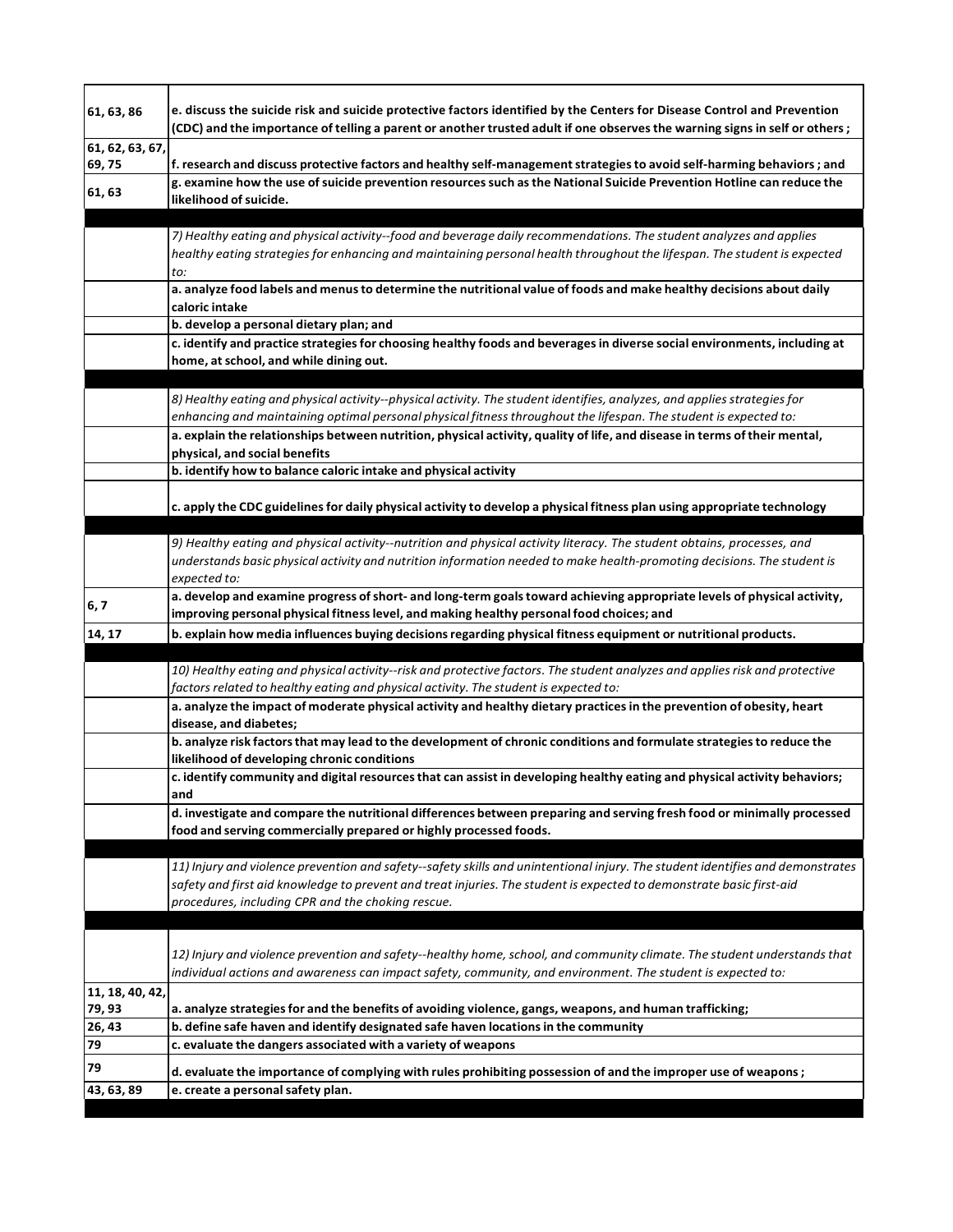|                 | 13) Injury and violence prevention and safety--digital citizenship and media. The student understands how to be a safe and<br>responsible citizen in digital and online environments. The student is expected to: |
|-----------------|-------------------------------------------------------------------------------------------------------------------------------------------------------------------------------------------------------------------|
| 16, 17, 18      | a. develop strategies to resist inappropriate digital and online communication such as social media posts, sending and<br>receiving photos, sexting, and pornography                                              |
|                 | 11, 12, 17, 19, b. discuss and analyze the consequences resulting from inappropriate digital and online communication such as social                                                                              |
| 41              | media posts, sending and receiving photos, sexting, and pornography;                                                                                                                                              |
| 14, 18          | c. evaluate strategies and techniques for identity protection in digital and online environments;                                                                                                                 |
| 13, 18, 20      | d. identify how technology is used to recruit or manipulate potential victims of sex trafficking; and                                                                                                             |
| 17, 41, 64      | e. research the current legal consequences of cyberbullying and inappropriate digital and online communication.                                                                                                   |
|                 |                                                                                                                                                                                                                   |
|                 |                                                                                                                                                                                                                   |
|                 | 14) Injury and violence prevention and safety--interpersonal violence. The student understands the impact of interpersonal                                                                                        |
|                 | violence and the importance of seeking guidance and help to maintain personal safety. The student is expected to:                                                                                                 |
| 39, 40, 41, 42, |                                                                                                                                                                                                                   |
| 63              | a. identify forms of family violence, including physical, mental, and emotional violence                                                                                                                          |
|                 | b. describe the serious effects of bullying, cyberbullying, or harassment such as suicidal ideation and other effects on the                                                                                      |
| 17, 41, 64      | individual;                                                                                                                                                                                                       |
| 17, 41          | c. explain the responsibility to report bullying behavior, including cyberbullying                                                                                                                                |
| 41, 63, 88, 94  | d. describe the seriousness of various forms of bullying such as harassment                                                                                                                                       |
|                 | e. analyze strategies for prevention and intervention of all forms of bullying and cyberbullying such as emotional,                                                                                               |
| 17,40           | physical, social, and sexual; and                                                                                                                                                                                 |
|                 | f. summarize the advantages of seeking advice and feedback regarding the use of decision-making and problem-solving                                                                                               |
| 43, 74, 75      | skills related to personal safety.                                                                                                                                                                                |
|                 |                                                                                                                                                                                                                   |
|                 | 15) Alcohol, tobacco, and other drugs--use, misuse, and physiological effects. The student understands the difference                                                                                             |
|                 | between use and misuse of different substances and how the use and misuse of substances impacts health. The student is                                                                                            |
|                 | expected to:                                                                                                                                                                                                      |
|                 | a. differentiate between appropriate and inappropriate use of prescription and over-the- counter drugs, including                                                                                                 |
| 45, 46          | combining drugs, and the outcomes of each                                                                                                                                                                         |
| 46              | b. identify and describe the categories of prescription drugs and their proper uses;                                                                                                                              |
| 46              | c. identify and explain the importance of each component of an over-the-counter drug warning label; and                                                                                                           |
|                 | d. describe how substance misuse and addiction to alcohol, tobacco, vaping products, drugs, and other substances,                                                                                                 |
| 47              | including prescription drugs, affect the body systems and brain                                                                                                                                                   |
|                 |                                                                                                                                                                                                                   |
|                 | 16) Alcohol, tobacco, and other drugs--short- and long-term impacts. The student identifies and analyzes the short- and long-                                                                                     |
|                 | term impacts of use and misuse of alcohol; tobacco; drugs, including prescription drugs; and other substances. The student                                                                                        |
|                 | is expected to:                                                                                                                                                                                                   |
|                 | 45, 47, 49, 50, a. analyze and explain the short- and long-term health consequences of addiction to alcohol and tobacco and prescription                                                                          |
| 51, 52          | and over-the-counter drug misuse and substance use disorders;                                                                                                                                                     |
|                 |                                                                                                                                                                                                                   |
| 46,89           | b. analyze the importance of alternative activities to drug and substance use and misuse on mental and social health; and                                                                                         |
|                 | c. analyze the legal consequences of the use and misuse of alcohol; tobacco; drugs, including prescription drugs; and                                                                                             |
| 46, 53          | other substances                                                                                                                                                                                                  |
|                 |                                                                                                                                                                                                                   |
|                 | 17) Alcohol, tobacco, and other drugs--treatment. The student recognizes and understands the options for treatment and                                                                                            |
|                 | how to seek help related to the use and misuse of alcohol; tobacco; drugs, including prescription drugs; and other                                                                                                |
|                 | substances. The student is expected to:                                                                                                                                                                           |
| 52              | a. identify and describe treatment options for substance abuse and addiction                                                                                                                                      |
|                 | b. identify signs and symptoms of alcohol; tobacco; drugs, including prescription drugs; and other substance use and                                                                                              |
| 47, 49, 51, 52  | misuse such as using medicine prescribed for someone else or for reasons other than intended; and                                                                                                                 |
|                 | c. identify at least one example of who, when, where, and how to get help related to the use and misuse of alcohol;                                                                                               |
| 45, 52          | tobacco; drugs, including prescription drugs; and other substances                                                                                                                                                |
|                 |                                                                                                                                                                                                                   |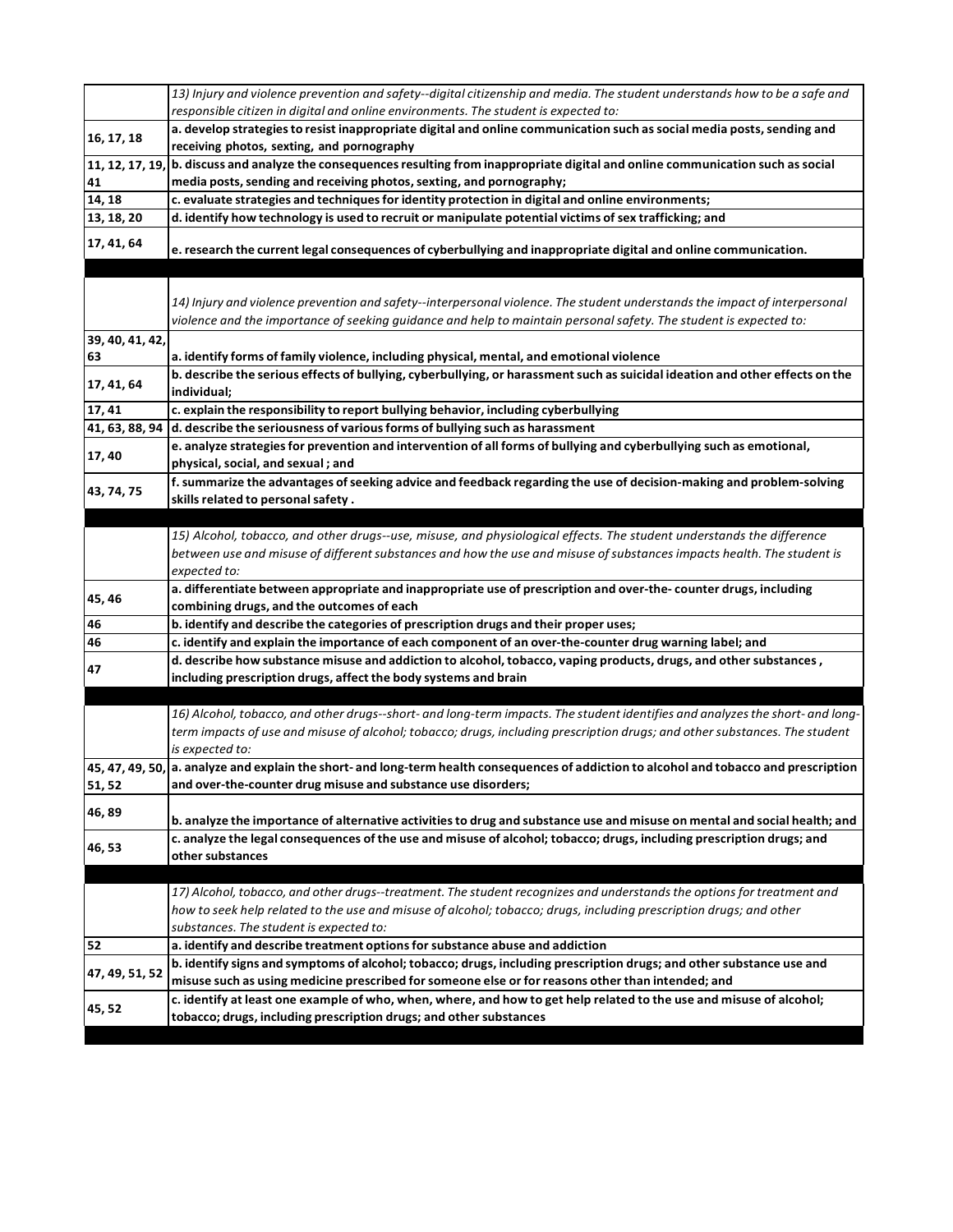|                 | 18) Alcohol, tobacco, and other drugs--risk and protective factors. The student understands how various factors can<br>influence decisions regarding substance use and the resources available for help. The student is expected to: |
|-----------------|--------------------------------------------------------------------------------------------------------------------------------------------------------------------------------------------------------------------------------------|
|                 | 34, 45, 46, 48, a. examine the effects and role of peer influence on decision making and problem solving regarding the use and misuse of                                                                                             |
| 58              | alcohol, tobacco, and other drugs;                                                                                                                                                                                                   |
| 46, 47, 48, 52, |                                                                                                                                                                                                                                      |
| 70              | b. examine physical and social influences on alcohol, tobacco, and other drug use behaviors;                                                                                                                                         |
|                 | c. differentiate among the relationships of alcohol, tobacco, drugs, and other substances and the roles these substances                                                                                                             |
| 47, 50, 51, 89  | play in unsafe situations such as drinking and driving; and                                                                                                                                                                          |
|                 | 36, 45, 52, 61, d. identify support systems and describe ways to report the suspected abuse of drugs to a parent, school administrator,                                                                                              |
| 89              | teacher, or another trusted adult.                                                                                                                                                                                                   |
|                 |                                                                                                                                                                                                                                      |
|                 |                                                                                                                                                                                                                                      |
|                 | 19)Alcohol, tobacco, and other drugs--prevention. The student analyzes information and applies critical-thinking skills to                                                                                                           |
|                 | avoid substance use and misuse and recognizes the benefits of delayed use. The student is expected to develop and apply                                                                                                              |
|                 | strategies, including demonstrating refusal skills, for avoiding alcohol, tobacco, and other drugs in various scenarios                                                                                                              |
|                 |                                                                                                                                                                                                                                      |
|                 | 20) Reproductive and sexual health--healthy relationships. The student understands the characteristics of healthy romantic                                                                                                           |
|                 | relationships. The student is expected to:                                                                                                                                                                                           |
| 78, 80, 81, 82, |                                                                                                                                                                                                                                      |
| 85, 93          | a. compare and contrast the difference between friendship, infatuation, dating/romantic relationships, and marriage;                                                                                                                 |
| 82,83           | b. explain how friendships provide a foundation for healthy dating/romantic relationships                                                                                                                                            |
| 72, 80, 84, 87  | c. describe healthy ways to express friendship, affection, and love;                                                                                                                                                                 |
| 73, 78, 85, 87, | d. describe appropriate and effective methods of communicating emotions in healthy dating/romantic relationships and                                                                                                                 |
| 94              | marriage                                                                                                                                                                                                                             |
|                 | e. evaluate the importance of mutual respect, trust, support, honesty, commitment, and reliability in healthy                                                                                                                        |
| 56, 78, 82, 83  | dating/romantic relationships and marriage                                                                                                                                                                                           |
| 80, 83, 84, 87  | f. describe behaviors in dating/romantic relationships that enhance dignity and respect; and                                                                                                                                         |
| 85, 92, 93, 94, | g. describe the benefits of healthy marriages, including companionship and social, emotional, financial, and health                                                                                                                  |
| 95              | benefits.                                                                                                                                                                                                                            |
|                 |                                                                                                                                                                                                                                      |
|                 | 21) Reproductive and sexual health--personal safety, limits, and boundaries. The student understands how to set and                                                                                                                  |
|                 | respect personal boundaries to reduce the risk of sexual harassment, sexual abuse, and sexual assault. The student is                                                                                                                |
|                 | expected to:                                                                                                                                                                                                                         |
| 18, 40, 42      | a. explain that physical, emotional, and sexual abuse and exploitation are all forms of abuse;                                                                                                                                       |
| 42,63           | b. explain how friendships provide a foundation for healthy dating/romantic relationships;                                                                                                                                           |
| 87,88           | c. define dating violence and the characteristics of unhealthy or harmful relationships, including anger, controlling                                                                                                                |
|                 | behavior, jealousy, manipulation, and isolation                                                                                                                                                                                      |
| 53, 89, 93      | d. identify protective strategies for avoiding unsafe situations that heighten the risk of sexual harassment, sexual abuse,                                                                                                          |
|                 | sexual assault, sex trafficking, and teen dating violence                                                                                                                                                                            |
| 40, 41, 42, 43, | e. explain the importance of reporting to a parent or another trusted adult sexual harassment, sexual abuse, sexual                                                                                                                  |
| 89              | assault, sex trafficking, and dating violence involving self or others                                                                                                                                                               |
| 59, 80, 81      | f. describe how a healthy sense of self and making decisions regarding setting and respecting personal boundaries                                                                                                                    |
|                 | promote healthy dating/romantic relationships;                                                                                                                                                                                       |
|                 |                                                                                                                                                                                                                                      |
| 59, 61, 85      | g. discuss and practice how refusal skills can be used to resist negative peer influences and reinforce personal boundaries                                                                                                          |
|                 | to avoid dangerous situations and behaviors that increase sexual risk in dating/romantic relationships; and                                                                                                                          |
| 61, 71, 73      | h. explain the importance of clearly communicating and respecting personal boundaries and why individuals have the                                                                                                                   |
|                 | right to refuse sexual contact                                                                                                                                                                                                       |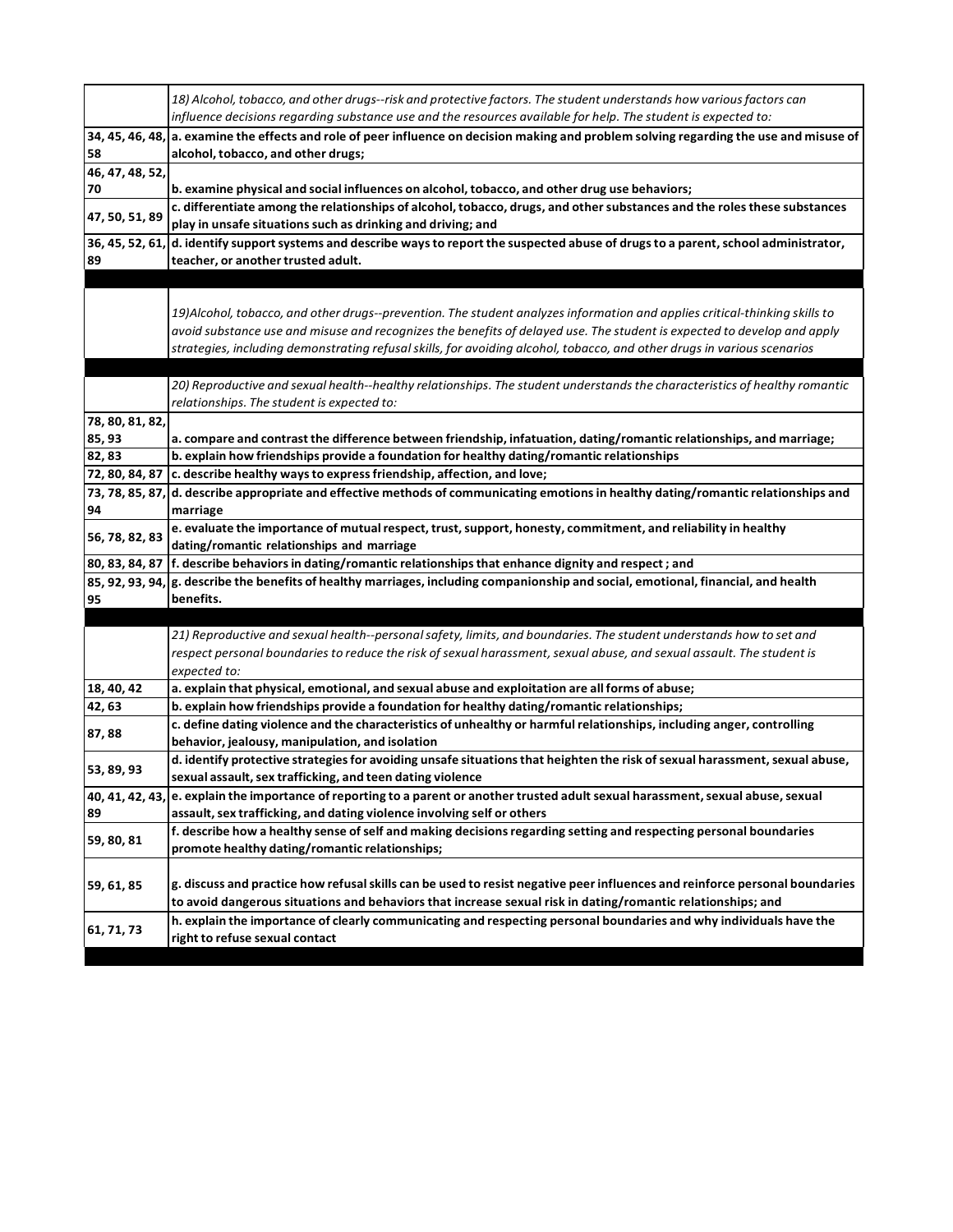|                 | 22) Reproductive and sexual health--anatomy, puberty, reproduction, and pregnancy. The student analyzes adolescent<br>development, the process of fertilization, and healthy fetal development. The student is expected to: |
|-----------------|-----------------------------------------------------------------------------------------------------------------------------------------------------------------------------------------------------------------------------|
| 22, 23, 24      | a. compare and contrast the physical, hormonal, and emotional changes in males and females that occur during puberty<br>and adolescence;                                                                                    |
| 23              | b. identify how the process of fertilization occurs between a man and a woman through sexual intercourse;                                                                                                                   |
| 23              | c. explain significant milestones of fetal development and the harmful effects on the fetus of certain substances such as                                                                                                   |
|                 | alcohol, tobacco, and prescription drugs and environmental hazards such as lead;                                                                                                                                            |
| 24, 25          | d. describe the importance of telling a parent or another trusted adult, obtaining early pregnancy testing, and seeking                                                                                                     |
|                 | prenatal care if signs of pregnancy occur; and                                                                                                                                                                              |
|                 | e. define the emotional changes that may occur during and after pregnancy, including postpartum depression, and                                                                                                             |
| 24,58           | discuss resources for support and treatment.                                                                                                                                                                                |
|                 |                                                                                                                                                                                                                             |
|                 |                                                                                                                                                                                                                             |
|                 | 23) Reproductive and sexual health--sexual risk. The student understands that there are risks associated with sexual activity                                                                                               |
|                 | and that abstinence from sexual activity is the only 100% effective method to avoid risks. The student is expected to:                                                                                                      |
| 23, 25, 26      | a. explain how teen pregnancy is a possible outcome of sexual activity                                                                                                                                                      |
|                 | b. explain the short- and long-term educational, financial, and social impacts of pregnancy on teen parents, the child,                                                                                                     |
| 25, 26, 58, 95  | families, and society                                                                                                                                                                                                       |
|                 | c. identify the difference between bacterial and viral sexually transmitted diseases/sexually transmitted infections                                                                                                        |
| 29, 30, 31      | (STDs/STIs), including long-term or lifetime effects such as infertility and cancer;                                                                                                                                        |
| 29, 30, 31      | d. describe various modes of transmission of STDs/STIs                                                                                                                                                                      |
| 28,             | e. identify the prevalence of STDs/STIs among teens by referencing county, state, and/or federal data sources;                                                                                                              |
|                 | f. list the signs and symptoms of STDs/STIs, including human papillomavirus (HPV), human immunodeficiency virus (HIV)                                                                                                       |
| 29, 30, 31      | and acquired immunodeficiency syndrome (AIDS), chlamydia, syphilis, gonorrhea, herpes, and trichomoniasis, and                                                                                                              |
|                 | explain why not all STDs/STIs show symptoms initially;                                                                                                                                                                      |
|                 | g. explain the importance of STD/STI screening, testing, and early treatment for sexually active individuals, including                                                                                                     |
| 30, 33          | during yearly physicals or if there is a concern                                                                                                                                                                            |
|                 | h. identify community resources, a minor's right to consent under certain circumstances, and the importance of parent or                                                                                                    |
| 24, 33, 40, 89  | other trusted adult support for STD/STI testing and treatment;                                                                                                                                                              |
| 13, 32, 33, 40, | i. identify emotional risks that can be associated with sexual activity for unmarried persons of school age, including                                                                                                      |
| 85              | stress, anxiety, and depression;                                                                                                                                                                                            |
| 34, 36, 80, 92, | j. identify support from parents and other trusted adults to be abstinent from sexual activity and create strategies for                                                                                                    |
| 96              | building peer support to be abstinent                                                                                                                                                                                       |
| 4, 28, 59, 94,  | k. analyze the importance of abstinence as the preferred choice of behavior in relationship to all sexual activity for                                                                                                      |
| 95              | unmarried persons of school age;                                                                                                                                                                                            |
| 25, 32          | I. analyze the effectiveness and the risks and failure rates (human-use reality rates) of barrier protection and other                                                                                                      |
|                 | contraceptive methods in the prevention of STDs/STIs and pregnancy;                                                                                                                                                         |
|                 | m. explain that HPV vaccines can help prevent the transmission of the most common types of HPV, a virus that can cause                                                                                                      |
|                 | genital warts and cervical cancer and other cancers in males and females;                                                                                                                                                   |
| 4, 28, 92, 93,  | n. research and explain the benefits of abstinence from sexual activity such as increased self-esteem, self-confidence, and                                                                                                 |
| 94, 95, 96      | student academic achievement                                                                                                                                                                                                |
| 36, 37, 38, 39  |                                                                                                                                                                                                                             |
|                 | o. define legal implications of teen pregnancy, including the legal effects of acknowledgement and proof of paternity;                                                                                                      |
| 40, 42          | p. describe legal aspects of sexual activity with a minor person, including the legal age of consent, statutory rape,                                                                                                       |
|                 | aggravated sexual assault, sexual assault, sexual abuse, and indecency with a child; and                                                                                                                                    |
| 40, 42          |                                                                                                                                                                                                                             |
|                 | q. examine the legal ramifications of sexual offenses such as sexual harassment, sexual abuse, and sexual assault.                                                                                                          |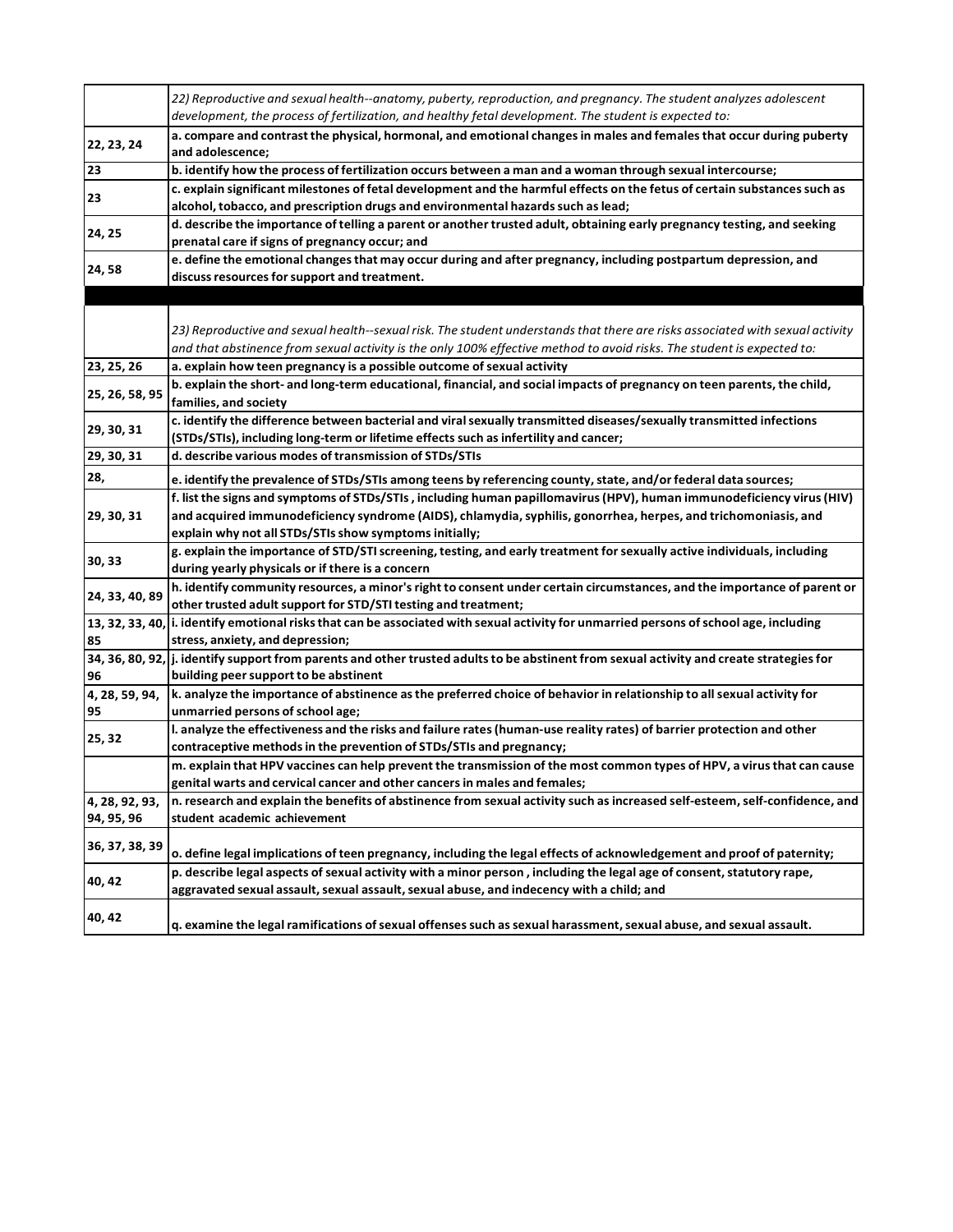|                               | High School 1 and 2 - ESTEEM Workbook: EMBARK                                                                                                                                                                                                             |
|-------------------------------|-----------------------------------------------------------------------------------------------------------------------------------------------------------------------------------------------------------------------------------------------------------|
| Page #s                       | c. Knowledge and Skills: Health TEKS                                                                                                                                                                                                                      |
|                               | 1) Physical health and hygiene--personal health and hygiene. The student understands health literacy, preventative health<br>behaviors, and how to access and evaluate health care information to make informed decisions. The student is expected to:    |
|                               | a. analyze health information based on health-related standards                                                                                                                                                                                           |
|                               | b. develop and analyze strategies to prevent communicable and non-communicable diseases; and                                                                                                                                                              |
|                               | c. discuss the importance of early detection, warning signs that prompt individuals of all ages to seek health care.                                                                                                                                      |
|                               |                                                                                                                                                                                                                                                           |
|                               | 2) Mental health and wellness--social and emotional health. The student identifies and applies strategies to develop socio-<br>emotional health, self-regulation, and healthy relationships. The student is expected to:                                  |
| 62, 72, 73, 74,<br>78,90      | a. discuss and demonstrate perspective-taking and ways to show respect for others' feelings and express empathy toward<br>others; and                                                                                                                     |
| 75, 76, 77, 79,<br>80         | b. analyze forms of communication such as passive, aggressive, or assertive and their impact on conflict resolution                                                                                                                                       |
|                               | 3) Mental health and wellness--developing a healthy self-concept. The student develops the capacity for self-assessment and                                                                                                                               |
|                               | evaluation, goal setting, and decision making in order to develop a healthy self-concept. The student is expected to explain and<br>demonstrate decision-making skills based on [mental] health information.                                              |
|                               | 4) Mental health and wellness--risk and protective factors. The student recognizes the influence of various factors influencing<br>mental health and wellness. The student is expected to [:]                                                             |
| 16, 21, 43, 48,<br>52, 58, 70 | a. analyze how adverse childhood experiences such as abuse, neglect, and trauma can influence brain development and<br>how to recognize, process, and overcome negative events for overall mental health and wellness.                                    |
|                               |                                                                                                                                                                                                                                                           |
|                               | 5) Mental health and wellness--identifying and managing mental health and wellness concerns. The student develops and uses<br>appropriate skills to identify and manage conditions related to mental health and wellness. The student is expected to:     |
| 67, 68, 69                    | a. discuss the suicide risk and suicide protective factors identified by the Centers for Disease Control and Prevention (CDC)<br>and the importance of telling a parent or another trusted adult if one observes the warning signs in self or others; and |
| 68, 69                        | b. discuss how the use of suicide prevention resources such as the National Suicide Prevention Hotline reduces the<br>likelihood of suicide.                                                                                                              |
|                               |                                                                                                                                                                                                                                                           |
|                               | 6) Healthy eating and physical activity--food and beverage daily recommendations. The student analyzes and applies healthy<br>eating strategies for enhancing and maintaining personal health throughout the lifespan. The student is expected to:        |
|                               | a. evaluate food labels and menus to determine the nutritional content and value of foods and make healthy decisions<br>about daily caloric intake;                                                                                                       |
|                               | b. compare and contrast the impact of healthy and unhealthy dietary practices; and                                                                                                                                                                        |
|                               | c. describe how a personal dietary plan affects overall health and how a plan might differ over the lifespan.                                                                                                                                             |
|                               | 7) Healthy eating and physical activity--physical activity. The student identifies, analyzes, and applies strategies for enhancing                                                                                                                        |
|                               | and maintaining optimal personal physical fitness throughout the lifespan. The student is expected to :                                                                                                                                                   |
|                               | a. analyze the relationships between nutrition, physical activity, and quality of life as they relate to mental, physical, and<br>social health benefits; and                                                                                             |
|                               | b. analyze the relationships between body composition, diet, and physical activity, including how to balance caloric intake<br>and physical activity                                                                                                      |
|                               | 8) Healthy eating and physical activity--risk and protective factors. The student analyzes and applies risk and protective factors<br>related to healthy eating and physical activity. The student is expected to:                                        |
|                               | a. evaluate the nutritional differences between preparing and serving fresh or minimally processed food versus serving<br>commercially prepared or highly [ready-prepared or] processed foods; and                                                        |
|                               | b. evaluate the connection between physical activity and dietary choices as they relate to the prevention of chronic<br>conditions                                                                                                                        |
|                               |                                                                                                                                                                                                                                                           |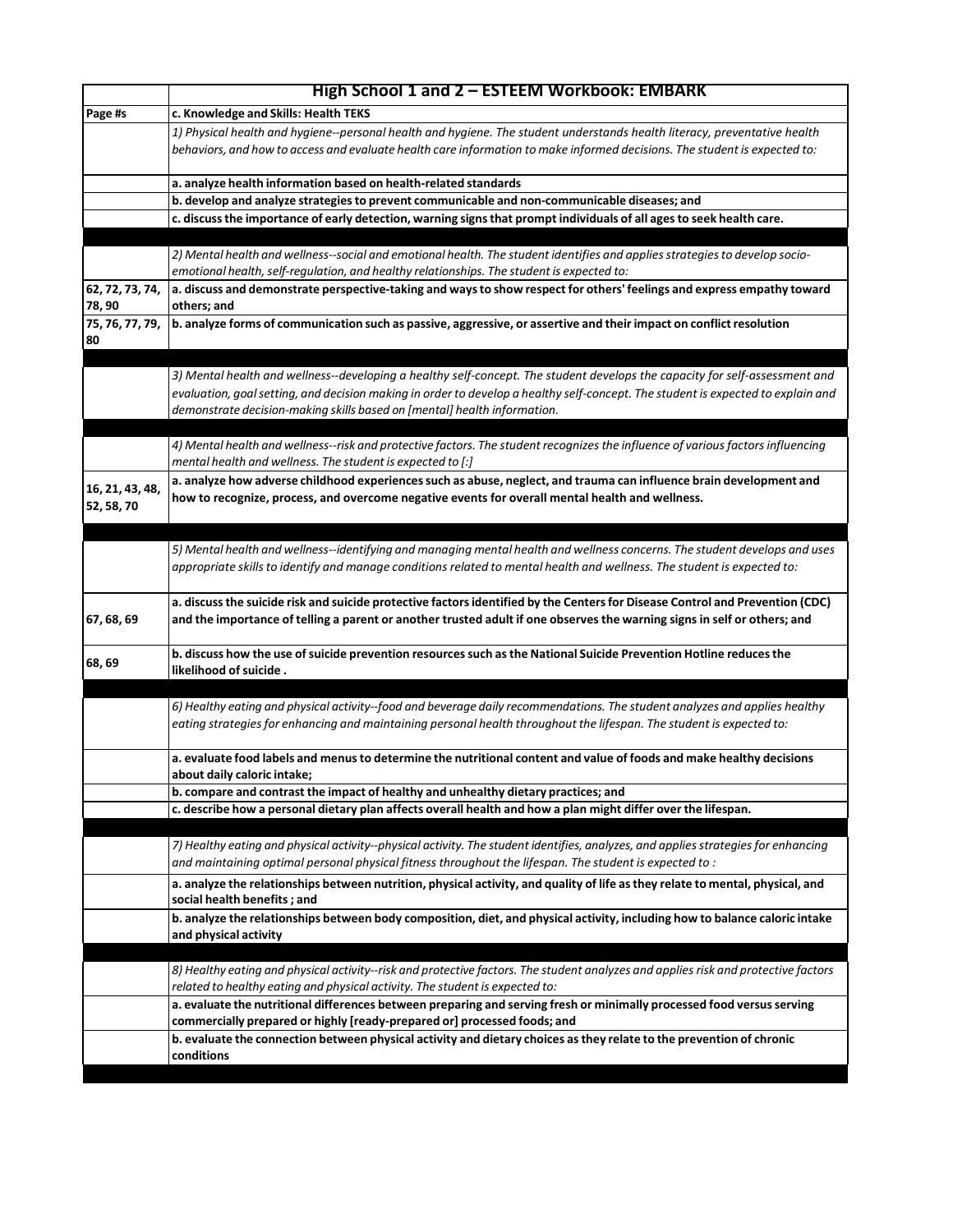|                               | 9) Injury and violence prevention and safety--safety skills and unintentional injury. The student identifies and demonstrates<br>safety and first aid knowledge to prevent and treat injuries. The student is expected to demonstrate basic first-aid procedures,<br>including how to perform cardiopulmonary resuscitation (CPR) and choking rescue and how to use an automated external<br>defibrillator (AED). |
|-------------------------------|-------------------------------------------------------------------------------------------------------------------------------------------------------------------------------------------------------------------------------------------------------------------------------------------------------------------------------------------------------------------------------------------------------------------|
|                               | 10) Injury and violence prevention and safety--healthy home, school, and community climate. The student understands that<br>individual actions and awareness can impact safety, community, and environment. The student is expected to:                                                                                                                                                                           |
| 17, 18, 46, 47,<br>83         | a. formulate strategies for avoiding violence, gangs, weapons, and human trafficking; and                                                                                                                                                                                                                                                                                                                         |
| 83                            | b. assess the dynamics of gang behaviors                                                                                                                                                                                                                                                                                                                                                                          |
|                               |                                                                                                                                                                                                                                                                                                                                                                                                                   |
|                               | 11) Injury and violence prevention and safety--digital citizenship and media. The student understands how to be a safe and                                                                                                                                                                                                                                                                                        |
|                               | responsible citizen in digital and online environments. The student is expected to:                                                                                                                                                                                                                                                                                                                               |
| 10, 12, 15, 17,<br>18, 45, 46 | a. develop strategies to resist inappropriate digital and online communication such as social media posts, sending and<br>receiving photos, sexting, and pornography; and                                                                                                                                                                                                                                         |
| 15, 16, 17, 18,               | b. identify appropriate responses to situations in which digital and online safety are at risk, including identity protection                                                                                                                                                                                                                                                                                     |
| 46                            | and recognition of predators.                                                                                                                                                                                                                                                                                                                                                                                     |
|                               | 12) Injury and violence prevention and safety--interpersonal violence. The student understands the impact of interpersonal                                                                                                                                                                                                                                                                                        |
|                               | violence and the importance of seeking quidance and help to maintain personal safety. The student is expected to:                                                                                                                                                                                                                                                                                                 |
| 44, 47, 89                    | a. research and analyze how exposure to family violence can influence cyclical behavioral patterns;                                                                                                                                                                                                                                                                                                               |
| 15, 17, 45, 47,               | b. create a personal action plan, including identifying areas of support, for use when encountering bullying, cyberbullying,                                                                                                                                                                                                                                                                                      |
| 67, 77<br>45, 67              | or harassment; and<br>c. describe the ramifications of bullying behavior                                                                                                                                                                                                                                                                                                                                          |
|                               |                                                                                                                                                                                                                                                                                                                                                                                                                   |
|                               | 13) Alcohol, tobacco, and other drugs--use, misuse, and physiological effects. The student understands the difference between<br>use and misuse of different substances and how the use and misuse of substances impacts health. The student is expected to:                                                                                                                                                      |
| 56, 57                        | a. examine examples of drug labels to determine the drug category and intended use                                                                                                                                                                                                                                                                                                                                |
| 56,                           | b. identify and describe the importance of the safe storage and proper disposal of prescription and over-the-counter drugs;<br>and                                                                                                                                                                                                                                                                                |
| 56, 57                        | c. develop strategies for preventing the misuse of prescription and over-the-counter drugs, including recognizing the<br>negative effects of combining drugs                                                                                                                                                                                                                                                      |
|                               | 14) Alcohol, tobacco, and other drugs--short- and long-term impacts. The student identifies and analyzes the short- and long-                                                                                                                                                                                                                                                                                     |
| Lesson 6                      | term impacts of the use and misuse of alcohol; tobacco; drugs, including prescription drugs; and other substances. The student<br>is expected to describe the interrelatedness of alcohol and other drugs to health problems                                                                                                                                                                                      |
|                               |                                                                                                                                                                                                                                                                                                                                                                                                                   |
|                               | 15) Alcohol, tobacco, and other drugs--treatment. The student recognizes and understands the options for treatment and how<br>to seek help related to the use and misuse of alcohol; tobacco; drugs, including prescription drugs; and other substances. The<br>student is expected to:                                                                                                                           |
| 53, 58                        | a. investigate and identify treatment options for substance abuse and addiction and misuse, including prescription drugs;<br>and                                                                                                                                                                                                                                                                                  |
| 58                            | b. explain how to report suspected abuse of drugs to a parent, school administrator, teacher, or another trusted adult.                                                                                                                                                                                                                                                                                           |
|                               | 16) Alcohol, tobacco, and other drugs--risk and protective factors. The student understands how various factors can influence                                                                                                                                                                                                                                                                                     |
|                               | decisions regarding substance use and the resources available for help. The student is expected to:                                                                                                                                                                                                                                                                                                               |
| 50, 54, 57                    | a. compare and contrast physical and social influences on alcohol, tobacco, and other drug use behaviors;                                                                                                                                                                                                                                                                                                         |
| 56                            | b. design materials for health advocacy such as promoting a substance-free life; and                                                                                                                                                                                                                                                                                                                              |
| 55, 56                        | c. discuss ways to participate in school-related efforts to address health-risk behaviors                                                                                                                                                                                                                                                                                                                         |
|                               |                                                                                                                                                                                                                                                                                                                                                                                                                   |
|                               | 17) Alcohol, tobacco, and other drugs--prevention. The student analyzes information and applies critical-thinking skills to avoid                                                                                                                                                                                                                                                                                 |
| 50, 51, 52, 65,               | substance use and misuse and recognizes the benefits of delayed use. The student is expected to:<br>a. analyze the relationship between the use of refusal skills and the avoidance of alcohol, tobacco, and other drugs; and                                                                                                                                                                                     |
| 66                            |                                                                                                                                                                                                                                                                                                                                                                                                                   |
| 38, 43, 52, 53,<br>65,85      | b. analyze the role that alcohol and other drugs play in unsafe situations, including sexual abuse and assault.                                                                                                                                                                                                                                                                                                   |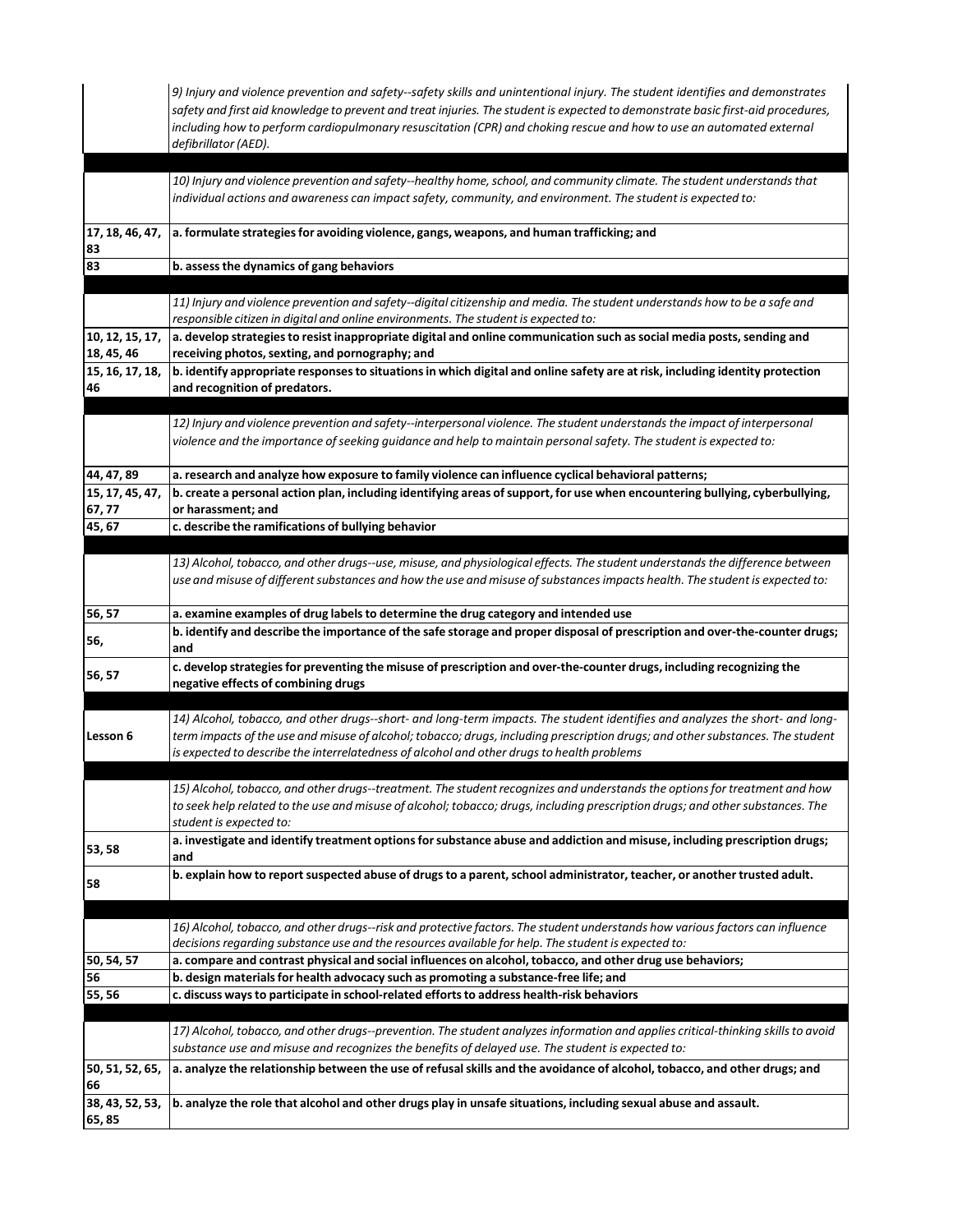|                                              | 18) Reproductive and sexual health--healthy relationships. The student understands the characteristics of healthy romantic                                                                                                                                                          |
|----------------------------------------------|-------------------------------------------------------------------------------------------------------------------------------------------------------------------------------------------------------------------------------------------------------------------------------------|
|                                              | relationships. The student is expected to:                                                                                                                                                                                                                                          |
| 84,88                                        | 7, 8, 40, 76, 82, a. analyze how friendships provide a foundation for healthy dating/romantic relationships;                                                                                                                                                                        |
| 40, 60, 76, 77,<br>80, 85, 86, 90,<br>93, 95 | b. identify character traits that promote healthy dating/romantic relationships and marriage; and                                                                                                                                                                                   |
| 84, 85, 86, 93                               | c. describe how a healthy marriage can provide a supportive environment for the nurturing and development of children                                                                                                                                                               |
|                                              |                                                                                                                                                                                                                                                                                     |
|                                              | 19) Reproductive and sexual health--personal safety, limits, and boundaries. The student understands how to set and respect<br>personal boundaries to reduce the risk of sexual harassment, sexual abuse, and sexual assault. The student is expected to:                           |
| 43, 44, 45, 46,<br>47, 48                    | a. describe the characteristics of sex trafficking such as grooming, controlling behavior, exploitation, force, fraud, coercion,<br>and violence;                                                                                                                                   |
| 47, 84, 85, 87,<br>88                        | b. analyze the characteristics of harmful relationships that can lead to dating violence                                                                                                                                                                                            |
| 4, 77, 78, 82,<br>87,96                      | c. healthy strategies for preventing physical, sexual, and emotional abuse                                                                                                                                                                                                          |
| 4, 6, 7, 23, 60,<br>79, 88, 90               | d. analyze how a healthy sense of self and making and respecting decisions about safe boundaries and limits promote<br>healthy dating/romantic relationships;                                                                                                                       |
| 23, 66, 72, 76,<br>77,92                     | e. explain and demonstrate how refusal strategies can be used to say "no" assertively to unhealthy behaviors in<br>dating/romantic relationships                                                                                                                                    |
| 38, 43, 52, 53,                              | f. examine factors, including alcohol and other substances, that increase sexual risk and that affect setting, perceiving,                                                                                                                                                          |
| 65,85                                        | respecting, and making decisions about boundaries                                                                                                                                                                                                                                   |
| 47, 60, 62, 65,                              | g. examine and discuss influences and pressures to become sexually active and why it is wrong to violate another person's                                                                                                                                                           |
| 86, 87, 89                                   | boundaries and manipulate or threaten someone into sexual activity; and                                                                                                                                                                                                             |
| 43, 44, 45, 47,<br>48,89                     | h. explain the importance of reporting to a parent or another trusted adult sexual harassment, sexual abuse, sexual assault,<br>and dating violence involving self or others.                                                                                                       |
|                                              |                                                                                                                                                                                                                                                                                     |
|                                              | 20) Reproductive and sexual health--anatomy, puberty, reproduction, and pregnancy. The student analyzes adolescent                                                                                                                                                                  |
|                                              | development, the process of fertilization, and healthy fetal development. The student is expected to                                                                                                                                                                                |
|                                              | a. analyze the importance of telling a parent or another trusted adult, obtaining early pregnancy testing, and seeking                                                                                                                                                              |
| 37, 38, 89                                   | prenatal care if signs of pregnancy occur                                                                                                                                                                                                                                           |
|                                              |                                                                                                                                                                                                                                                                                     |
|                                              | 21) Reproductive and sexual health--sexual risk. The student understands that there are risks associated with sexual activity<br>and that abstinence from sexual activity is the only 100% effective method to avoid risks. The student is expected to                              |
| 94, 95                                       | 25, 32, 41, 42, a. research and analyze the educational, financial, and social impacts of pregnancy on teen parents, the child, families, and<br>society, including considering the effects on one's personal life goals;                                                           |
| 35, 36, 37                                   | b. describe various modes of transmission of STDs/STIs                                                                                                                                                                                                                              |
| 33, 94                                       | c. investigate and summarize the statistics on the prevalence of STDs/STIs among teens by referencing county, state, and/or<br>federal data sources;                                                                                                                                |
| 35, 36, 37                                   | d. describe signs and symptoms of STDs/STIs, including human papillomavirus (HPV), human immunodeficiency<br>virus/acquired immunodeficiency syndrome (HIV/AIDS), chlamydia, syphilis, gonorrhea, herpes, and trichomoniasis, and<br>identify that not all STDs/STIs show symptoms; |
| 38                                           | e. analyze the importance of STD/STI screening, testing, and early treatment for sexually active people, including during<br>yearly physicals or if there is a concern;                                                                                                             |
| 25, 38, 88, 94,<br>95, 96                    | f. analyze emotional risks that can be associated with sexual activity for unmarried persons of school age, including stress,<br>anxiety, and depression                                                                                                                            |
| 23, 25, 63, 93,                              | g. analyze the importance and benefits of abstinence from sexual activity as it relates to emotional health and the                                                                                                                                                                 |
| 96                                           | prevention of pregnancy and STDs/STIs                                                                                                                                                                                                                                               |
| 5, 10, 24, 38,<br>65, 66, 95, 96             | h. identify support from parents and other trusted adults and create strategies, including building peer support, to be<br>abstinent or for return to abstinence if sexually active                                                                                                 |
| 33, 34, 37, 38                               | i. analyze the effectiveness and the risks and failure rates (human-use reality rates) of barrier protection and other<br>contraceptive methods, including how they work toreduce the risk of STDs/STIs and pregnancy; and                                                          |
| 25, 40, 41, 42,<br>43                        | j. explain the legal responsibilities related to teen pregnancy, including child support and acknowledgement of paternity.                                                                                                                                                          |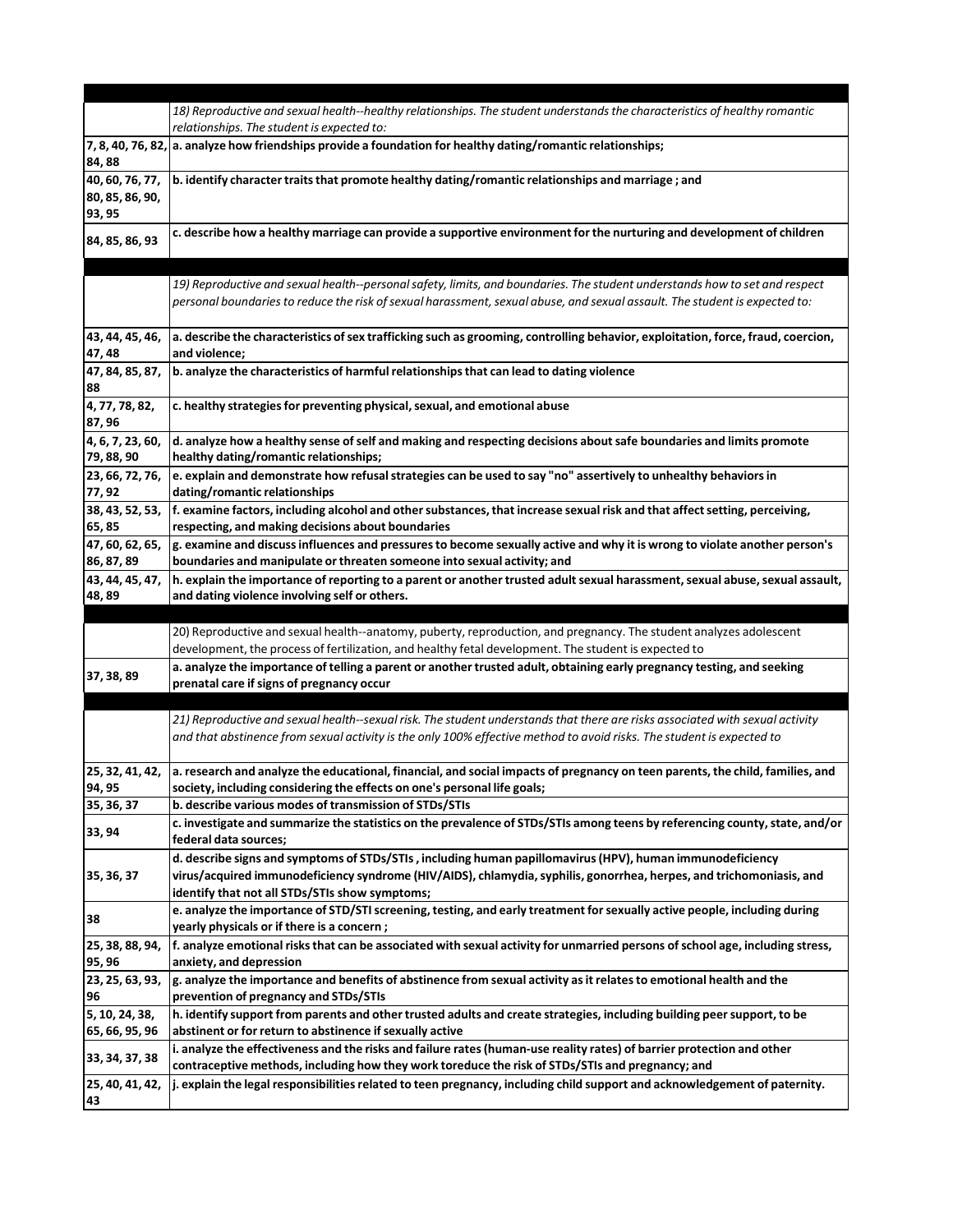| Page #s                       | c. Knowledge and Skills_High School EMBARK-Health TEKS- Health 2                                                                                                                                                                                      |
|-------------------------------|-------------------------------------------------------------------------------------------------------------------------------------------------------------------------------------------------------------------------------------------------------|
|                               |                                                                                                                                                                                                                                                       |
|                               | 1) Physical health and hygiene--personal health and hygiene. The student understands health literacy, preventative health                                                                                                                             |
|                               | behaviors, and how to access and evaluate health care information to make informed decisions. The student is expected to:                                                                                                                             |
|                               | a. analyze the cost, availability, and accessibility of health care services                                                                                                                                                                          |
|                               | b. analyze methods of overcoming barriers related to solving health problems; and                                                                                                                                                                     |
|                               | c. analyze the influence of laws, policies, and practices, including those related to disease prevention, on health-related                                                                                                                           |
|                               | issues.                                                                                                                                                                                                                                               |
|                               |                                                                                                                                                                                                                                                       |
|                               | 2) Mental health and wellness--social and emotional health. The student identifies and applies strategies to develop socio-                                                                                                                           |
|                               | emotional health, self-regulation, and healthy relationships. The student is expected to:                                                                                                                                                             |
| 60, 62, 63, 65,<br>66, 73, 74 | a. evaluate positive and negative effects of various relationships on physical, emotional, and social health;                                                                                                                                         |
|                               |                                                                                                                                                                                                                                                       |
| 75, 76, 77, 78                | b. apply communication skills that demonstrate consideration and respect for individual differences and perspectives; and                                                                                                                             |
| 79,80                         | c. evaluate the effectiveness of conflict resolution techniques in various situations                                                                                                                                                                 |
|                               |                                                                                                                                                                                                                                                       |
|                               | 3) Mental health and wellness--developing a healthy self-concept. The student develops the capacity for self-assessment and                                                                                                                           |
| Lesson 1 and                  | evaluation, goal setting, and decision making in order to develop a healthy self-concept. The student is expected to describe                                                                                                                         |
| 10                            | how internal and external factors influence self-esteem.                                                                                                                                                                                              |
|                               |                                                                                                                                                                                                                                                       |
|                               | 4)Mental health and wellness--risk and protective factors. The student recognizes the influence of various factors influencing                                                                                                                        |
| Lesson 6 and 7                | mental health and wellness. The student is expected to formulate strategies for combating environmental factors that have                                                                                                                             |
|                               | a detrimental effect on mental health.                                                                                                                                                                                                                |
|                               |                                                                                                                                                                                                                                                       |
|                               |                                                                                                                                                                                                                                                       |
|                               | 5) Mental health and wellness--identifying and managing mental health and wellness concerns. The student develops and<br>uses appropriate skills to identify and manage conditions related to mental health and wellness. The student is expected to: |
|                               |                                                                                                                                                                                                                                                       |
| 6, 60, 61, 63,<br>66          | a. describe the impact of positive stress on building resiliency and promoting mental health and wellness;                                                                                                                                            |
| 7, 8, 52, 64,                 |                                                                                                                                                                                                                                                       |
| 65, 68, 69, 70,               | b. discuss the impact of choosing healthy self-management strategies for stress, anxiety, depression, trauma, loss, and                                                                                                                               |
| 73                            | grief on mental health and wellness                                                                                                                                                                                                                   |
| 12                            | c. research and explain the behaviors associated with eating disorders and their impact on health                                                                                                                                                     |
|                               | d. discuss how the use of suicide prevention resources such as the National Suicide Prevention Hotline reduces the                                                                                                                                    |
| 68, 69, 70                    | likelihood of suicide; and                                                                                                                                                                                                                            |
|                               | e. research and discuss data on and prevalence of local, state, and national suicide rates among various groups.                                                                                                                                      |
|                               |                                                                                                                                                                                                                                                       |
|                               |                                                                                                                                                                                                                                                       |
|                               | 6) Healthy eating and physical activity--food and beverage daily recommendations. The student analyzes and applies                                                                                                                                    |
|                               | healthy eating strategies for enhancing and maintaining personal health throughout the lifespan. The student is expected to                                                                                                                           |
|                               | design a realistic, long-term personal dietary plan that promotes individual and family health.                                                                                                                                                       |
|                               |                                                                                                                                                                                                                                                       |
|                               |                                                                                                                                                                                                                                                       |
|                               | 7) Healthy eating and physical activity--physical activity. The student identifies, analyzes, and applies strategies for enhancing                                                                                                                    |
|                               | and maintaining optimal personal physical fitness throughout the lifespan. The student is expected to:                                                                                                                                                |
|                               | a. compare and contrast the impact of active and sedentary lifestyles on overall health; and                                                                                                                                                          |
|                               | b. develop a physical fitness profile using appropriate technology                                                                                                                                                                                    |
|                               |                                                                                                                                                                                                                                                       |
|                               | 8) Healthy eating and physical activity--nutrition and physical activity literacy. The student will obtain, process, and                                                                                                                              |
|                               | understand basic physical activity and nutrition information needed to make health-promoting decisions. The student is                                                                                                                                |
|                               |                                                                                                                                                                                                                                                       |
|                               | expected to:<br>a. analyze the progress of short- and long-term goals in achieving appropriate levels of physical activity, improving                                                                                                                 |
| 5, 6,                         | personal physical fitness levels, and making healthy personal food choices; and                                                                                                                                                                       |
| 12                            |                                                                                                                                                                                                                                                       |
|                               | b. analyze marketing and advertising techniques in health product and service promotion                                                                                                                                                               |
|                               | 9) Healthy eating and physical activity--risk and protective factors. The student analyzes and applies risk and protective                                                                                                                            |
|                               | factors related to healthy eating and physical activity. The student is expected to:                                                                                                                                                                  |
|                               |                                                                                                                                                                                                                                                       |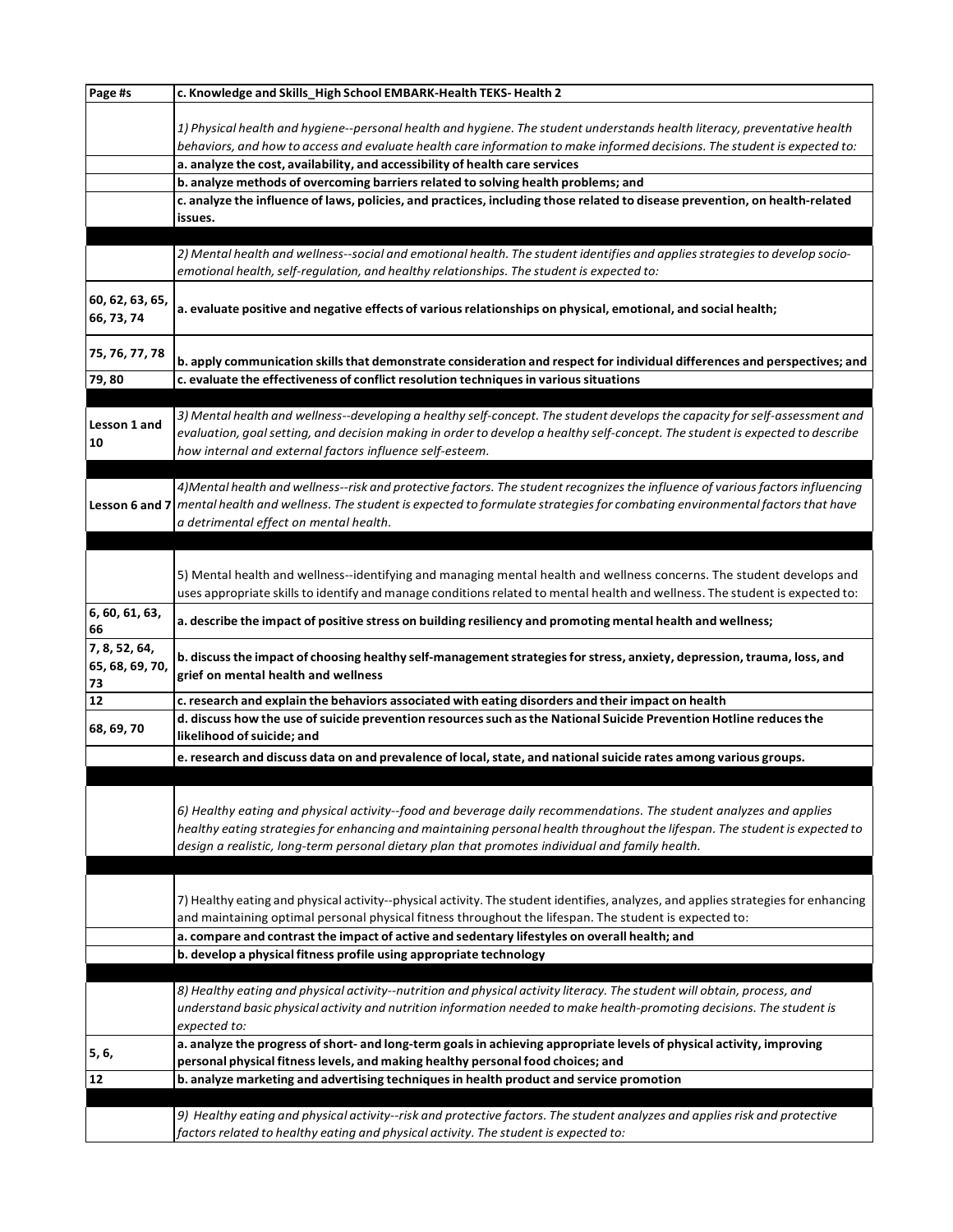|                                          | a. research and discuss the social and economic impact of chronic conditions, including obesity, heart disease, and<br>diabetes; and                                                                                                                                                                                                                                                                            |
|------------------------------------------|-----------------------------------------------------------------------------------------------------------------------------------------------------------------------------------------------------------------------------------------------------------------------------------------------------------------------------------------------------------------------------------------------------------------|
|                                          | b. create a plan for accessing community and digital resources that can assist in developing healthy eating and physical<br>activity behaviors                                                                                                                                                                                                                                                                  |
|                                          | 10) Injury and violence prevention and safety--safety skills and unintentional injury. The student identifies and demonstrates<br>safety and first aid knowledge to prevent and treat injuries. The student is expected to discuss risk-taking behaviors,<br>including driving under the influence and distracted driving, and their associated consequences.                                                   |
|                                          | 11) Injury and violence prevention and safety--healthy home, school, and community climate. The student understands that<br>individual actions and awareness can impact safety, community, and environment. The student is expected to:                                                                                                                                                                         |
| 47,83<br>7, 41, 44, 53,<br>62, 92        | a. discuss and evaluate ways to respond to harmful situations that involve weapons; and<br>b. develop educational safety models for children and adults for use at home, school, and in the community.                                                                                                                                                                                                          |
|                                          | 12) Injury and violence prevention and safety--digital citizenship and media. The student understands how to be a safe and<br>responsible citizen in digital and online environments. The student is expected to:<br>a. discuss and analyze consequences resulting from inappropriate digital and online communication such as sending and                                                                      |
| 17, 18, 44, 45<br>44, 45                 | receiving photos, sexting, and pornography; and<br>b. assess the legal and ethical ramifications of unacceptable behaviors in digital and online environments                                                                                                                                                                                                                                                   |
|                                          |                                                                                                                                                                                                                                                                                                                                                                                                                 |
|                                          | 13) Injury and violence prevention and safety--interpersonal violence. The student understands the impact of interpersonal<br>violence and the importance of seeking guidance and help to maintain personal safety. The student is expected to:                                                                                                                                                                 |
| 45, 67<br>15, 17, 45, 47,<br>67, 77      | a. identify and respond to situations requiring intervention for victims of bullying, cyberbullying, or harassment; and<br>b. promote strategies for prevention and intervention of all forms of bullying and cyberbullying such as emotional,<br>physical, social, and sexual.                                                                                                                                 |
|                                          |                                                                                                                                                                                                                                                                                                                                                                                                                 |
|                                          | 14) Alcohol, tobacco, and other drugs--use, misuse, and physiological effects. The student understands the difference<br>between use and misuse of different substances and how the use and misuse of substances impacts health. The student is<br>expected to:                                                                                                                                                 |
| 50, 51, 52, 53,<br>54, 55, 56, 57,<br>58 | a. analyze how substance misuse and addiction to alcohol, tobacco, drugs, and other substances impact family and<br>community health;                                                                                                                                                                                                                                                                           |
| 10, 40, 51, 52,<br>53, 58                | b. analyze the importance of alternative activities to drug and substance misuse and abuse; and                                                                                                                                                                                                                                                                                                                 |
| 58,60                                    | 13, 21, 50, 54, $\vert$ c. identify individual and community protective factors and skills that prevent substance misuse and substance use<br>disorders                                                                                                                                                                                                                                                         |
|                                          | 15) Alcohol, tobacco, and other drugs--short- and long-term impacts. The student identifies and analyzes the short- and long-<br>term impacts of the use and misuse of alcohol; tobacco; drugs, including prescription drugs; and other substances. The<br>student is expected to                                                                                                                               |
| 44, 52, 53                               | a. evaluate the impact of laws relating to the use and misuse of prescription and over-the-counter drugs, alcohol, tobacco,<br>and other substances on self and community.                                                                                                                                                                                                                                      |
|                                          |                                                                                                                                                                                                                                                                                                                                                                                                                 |
| Lesson 6                                 | 16) Alcohol, tobacco, and other drugs--treatment. The student recognizes and understands the options for treatment and<br>how to seek help related to the use and misuse of alcohol; tobacco; drugs, including prescription drugs; and other<br>substances. The student is expected to identify ways to support and assist someone who shows signs and symptoms of<br>alcohol, tobacco, or drug use and misuse. |
|                                          | 17) Alcohol, tobacco, and other drugs--risk and protective factors. The student understands how various factors can<br>influence decisions regarding substance use and the resources available for help. The student is expected to:                                                                                                                                                                            |
| 43, 50, 53                               | a. discuss risk-taking behaviors such as drinking and driving with their associated legal, social, and physical consequences;                                                                                                                                                                                                                                                                                   |
| 51, 52, 56                               | b. analyze physical and social environmental influences on the misuse and abuse of prescription drugs in places such as<br>school, sports, or entertainment; and                                                                                                                                                                                                                                                |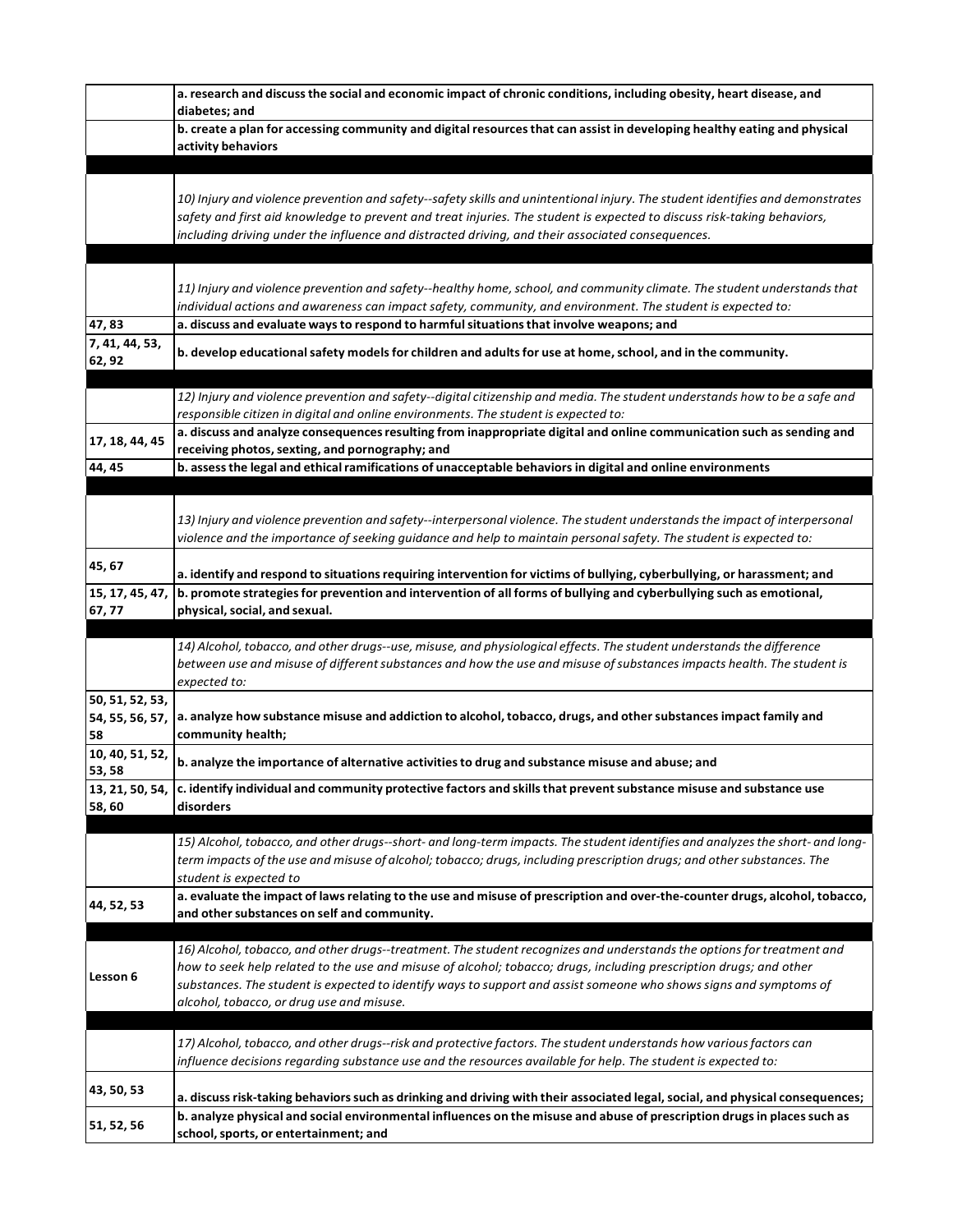| 29, 56, 58                               | c. design a public health information campaign related to safe havens, where to go for help, or reporting drug-related<br>behaviors                                                                                                                                                                                                                             |
|------------------------------------------|-----------------------------------------------------------------------------------------------------------------------------------------------------------------------------------------------------------------------------------------------------------------------------------------------------------------------------------------------------------------|
|                                          |                                                                                                                                                                                                                                                                                                                                                                 |
|                                          | 18) Alcohol, tobacco, and other drugs--prevention. The student analyzes information and applies critical-thinking skills to<br>Lesson 6 and 7 avoid substance use and misuse and recognizes the benefits of delayed use. The student is expected to develop strategies for<br>preventing use or misuse of alcohol, tobacco, and other drugs, including opioids. |
|                                          |                                                                                                                                                                                                                                                                                                                                                                 |
|                                          | 19) Reproductive and sexual health--healthy relationships. The student understands the characteristics of healthy romantic<br>relationships. The student is expected to:                                                                                                                                                                                        |
| 75, 76, 77, 80,<br>90                    | a. compare and contrast effective and ineffective methods of communicating emotions in healthy dating/romantic<br>relationships and marriage;                                                                                                                                                                                                                   |
|                                          |                                                                                                                                                                                                                                                                                                                                                                 |
| 76, 78, 79, 82,<br>84, 85, 86, 87,<br>89 | b. analyze behaviors in romantic relationships that enhance dignity and respect; and                                                                                                                                                                                                                                                                            |
| 86, 88, 92, 93,                          |                                                                                                                                                                                                                                                                                                                                                                 |
| 94                                       | c. examine how a healthy marriage can provide a supportive environment for the nurturing and development of children                                                                                                                                                                                                                                            |
|                                          |                                                                                                                                                                                                                                                                                                                                                                 |
|                                          |                                                                                                                                                                                                                                                                                                                                                                 |
|                                          | 20) Reproductive and sexual health--personal safety, limits, and boundaries. The student understands how to set and respect                                                                                                                                                                                                                                     |
|                                          | personal boundaries to reduce the risk of sexual harassment, sexual abuse, and sexual assault. The student is expected to:                                                                                                                                                                                                                                      |
|                                          | a. identify community resources to support individuals who have experienced sexual harassment, sexual abuse, sexual                                                                                                                                                                                                                                             |
| 34, 45, 46, 48                           | assault, dating violence, and sex trafficking;                                                                                                                                                                                                                                                                                                                  |
| 34, 44, 46, 47,                          | b. evaluate the importance of reporting to a parent or another trusted adult sexual harassment, sexual abuse, sexual                                                                                                                                                                                                                                            |
| 48,88                                    | assault, and dating violence involving self or others;                                                                                                                                                                                                                                                                                                          |
| 60, 62, 65, 66                           | c. discuss how refusal skills can be used to set limits and boundaries to avoid behaviors that increase sexual risk;                                                                                                                                                                                                                                            |
| 50, 51, 52, 53                           | d. analyze factors, including alcohol and other substances, that increase sexual risk and that affect setting, perceiving,<br>respecting, and making decisions about boundaries; and                                                                                                                                                                            |
| 10, 38, 53, 62,                          |                                                                                                                                                                                                                                                                                                                                                                 |
| 63, 65, 66                               | e. evaluate influences and pressures to become sexually active and why it is wrong to violate another person's boundaries                                                                                                                                                                                                                                       |
|                                          | and manipulate or threaten someone into sexual activity.                                                                                                                                                                                                                                                                                                        |
|                                          |                                                                                                                                                                                                                                                                                                                                                                 |
|                                          | 21) Reproductive and sexual health--anatomy, puberty, reproduction, and pregnancy. The student analyzes adolescent                                                                                                                                                                                                                                              |
|                                          | development, the process of fertilization, and healthy fetal development. The student is expected to:                                                                                                                                                                                                                                                           |
| 20, 21, 22, 23,                          | a. analyze the significance of hormonal, physical, emotional, and social changes in males and females and their                                                                                                                                                                                                                                                 |
| 27                                       | relationship to sexual health;                                                                                                                                                                                                                                                                                                                                  |
| 27, 35, 36, 37                           | b. list factors such as heredity, environment, STDs/STIs, and the mother's health and nutrition that can affect fetal                                                                                                                                                                                                                                           |
|                                          | development from conception through birth; and                                                                                                                                                                                                                                                                                                                  |
|                                          | c. describe the emotional changes that may occur during and after pregnancy, including postpartum depression, and                                                                                                                                                                                                                                               |
|                                          | identify resources for support and treatment                                                                                                                                                                                                                                                                                                                    |
|                                          |                                                                                                                                                                                                                                                                                                                                                                 |
|                                          |                                                                                                                                                                                                                                                                                                                                                                 |
|                                          | 22) Reproductive and sexual health--sexual risk. The student understands that there are risks associated with sexual activity                                                                                                                                                                                                                                   |
|                                          | and that abstinence from sexual activity is the only 100% effective method to avoid risks. The student is expected to:                                                                                                                                                                                                                                          |
| 24, 25, 40, 41                           | a. analyze the options available to teenage parents such as parenting or the process of adoption and the legal rights of<br>parties involved                                                                                                                                                                                                                    |
| 32, 33, 35, 36,<br>37                    | b. evaluate long-term or lifetime effects of bacterial and viral STDs/STIs, including infertility and cancer;                                                                                                                                                                                                                                                   |
| 27, 33, 38                               | c. identify community resources, minors' right to consent under certain circumstances, and the importance of parent or                                                                                                                                                                                                                                          |
|                                          | other trusted adult support for STD/STI testing and treatment;                                                                                                                                                                                                                                                                                                  |
|                                          | d. analyze the effectiveness and the risks and failure rates (human-use reality rates) of barrier protection and other                                                                                                                                                                                                                                          |
| 27, 34                                   | contraceptive methods, including how they work to reduce the risk of STDs/STIs and pregnancy;                                                                                                                                                                                                                                                                   |
|                                          | e. identify the effectiveness of vaccines in preventing the transmission of the most common types of HPV, a virus that                                                                                                                                                                                                                                          |
|                                          | may cause genital warts, head, neck, cancer cancer, other cancers that may occur in males and females                                                                                                                                                                                                                                                           |
| 10, 20, 23, 25,                          |                                                                                                                                                                                                                                                                                                                                                                 |
| 88, 92, 94, 96                           | f. analyze the benefits of abstinence from sexual activity, including focusing on personal development and encouraging<br>individuals to build healthy relationships not complicated by sexual involvement;                                                                                                                                                     |